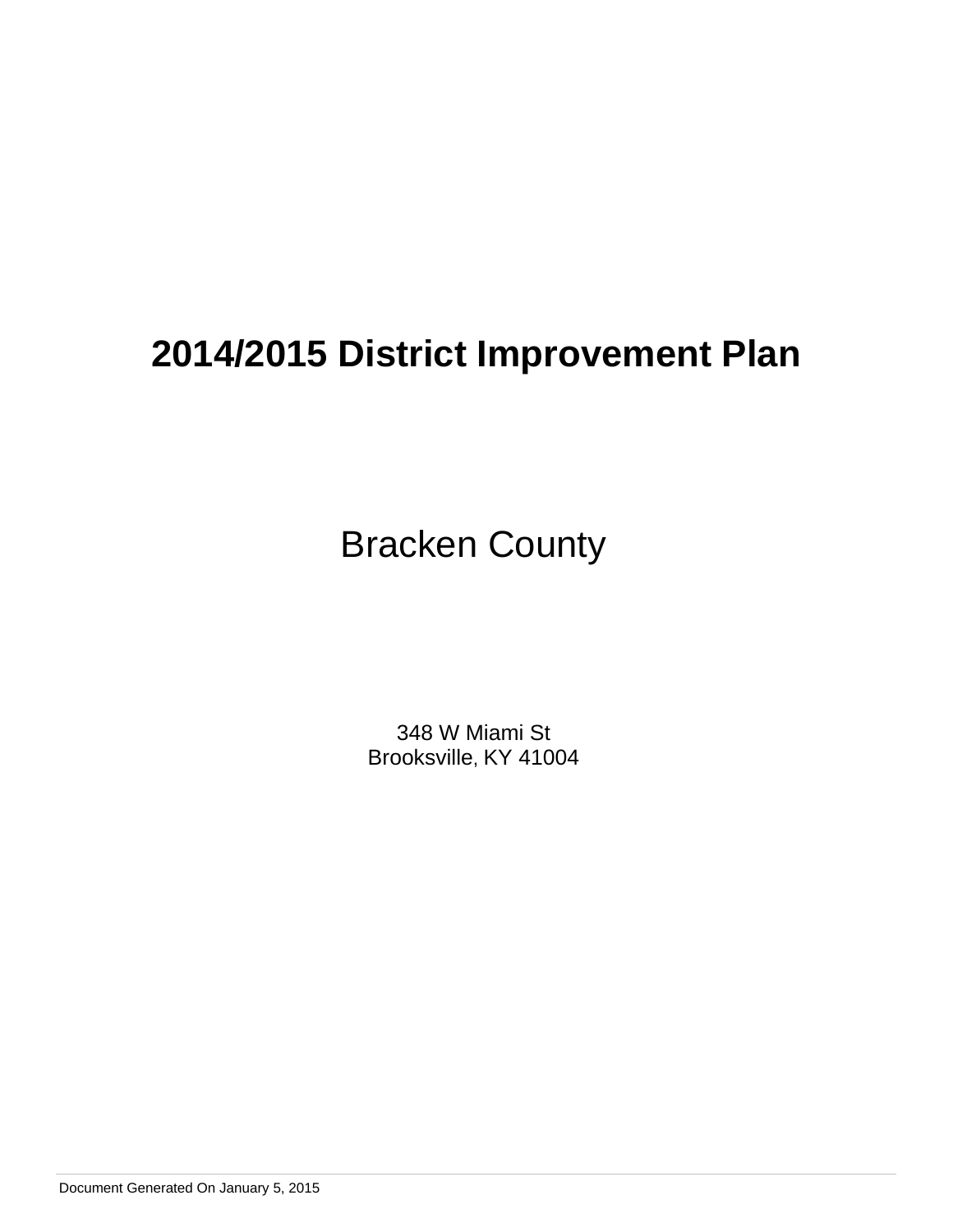# **TABLE OF CONTENTS**

| Goal 1: The Bracken County School district will increase the average combined reading and math K-Prep scores for     |  |
|----------------------------------------------------------------------------------------------------------------------|--|
|                                                                                                                      |  |
| Goal 2: The Bracken County School District will increase the average freshman graduation rate from 76% to 90% by     |  |
|                                                                                                                      |  |
| Goal 3: The Bracken County School District will increase the averaged combined reading and math proficiency ratings  |  |
|                                                                                                                      |  |
| Goal 4: The Bracken County School District will increase the percentage of students who are college and career ready |  |
|                                                                                                                      |  |
| Goal 5: The Bracken County School District will increase the percentage of effective Principals and Teachers by      |  |
| utilizing the Professional Growth and Evaluation System from ___% in 2015 to ___% in 2020 11                         |  |
|                                                                                                                      |  |
|                                                                                                                      |  |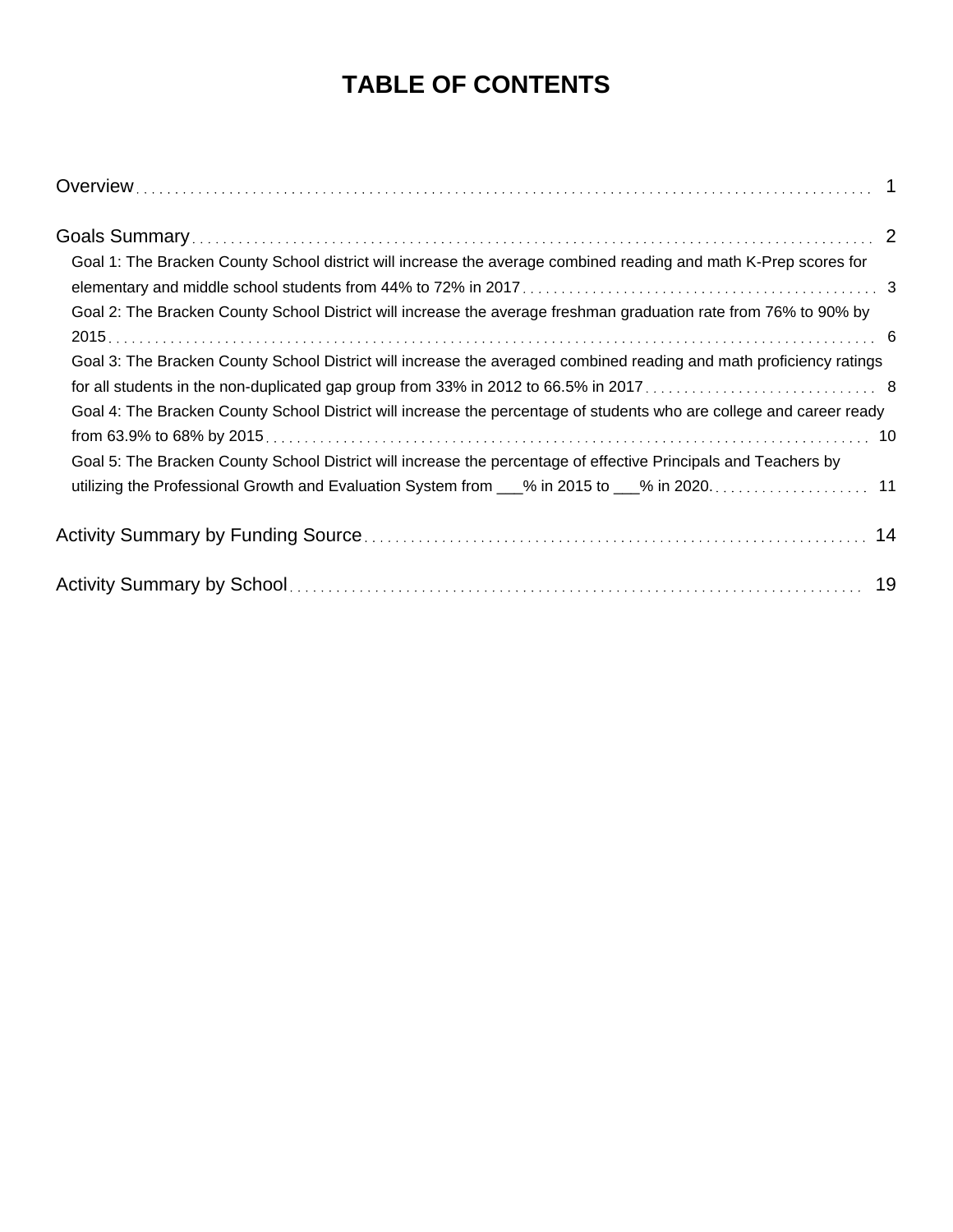## **Overview**

## **Plan Name**

2014/2015 District Improvement Plan

## **Plan Description**

2014/2015 District Plan (December 2014)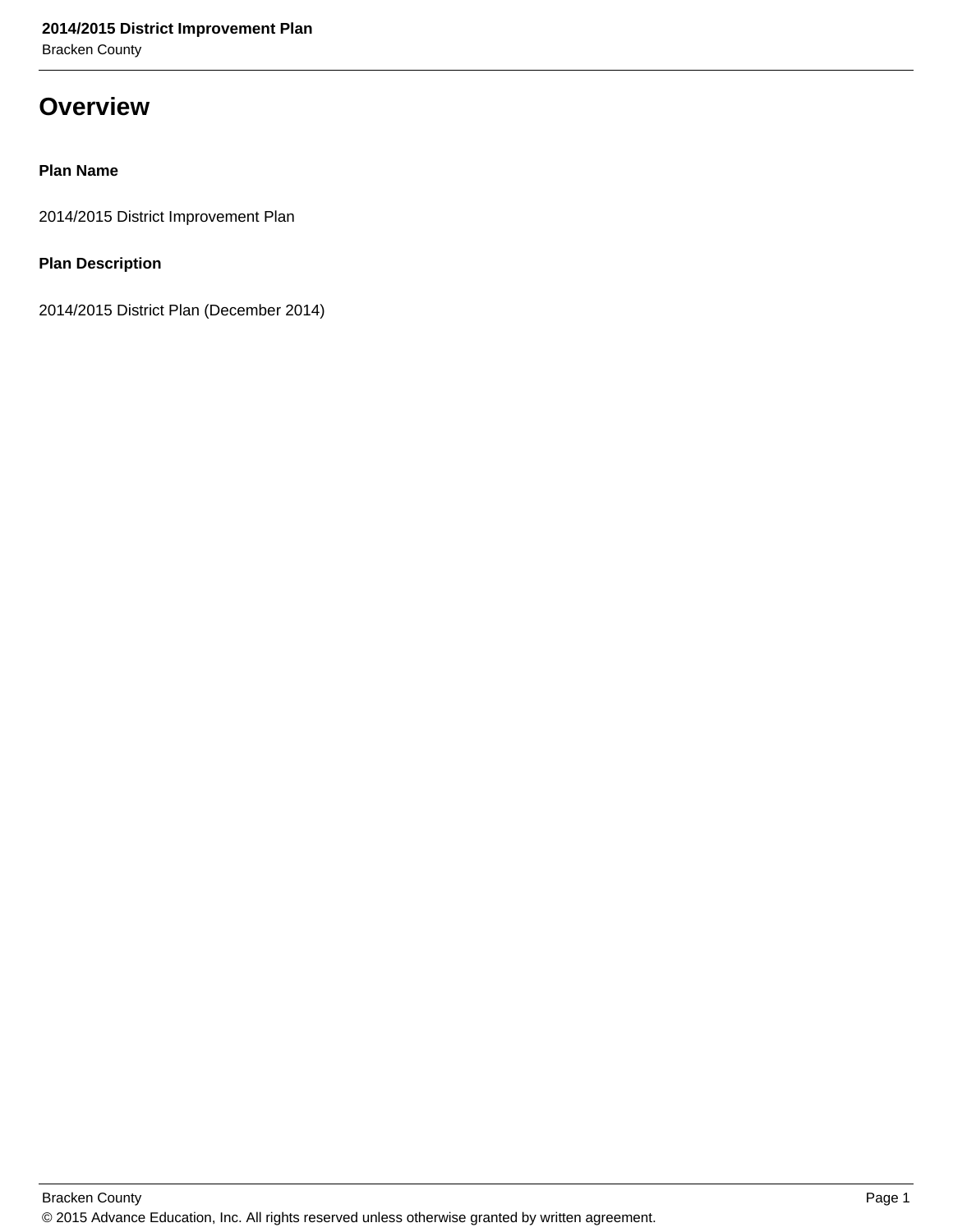## **Goals Summary**

**The following is a summary of the goals encompassed in this plan. The details for each goal are available in the next section.**

| # | Goal Name                                                                                                                                                                                                                              | Goal Details                                    | Goal Type      | <b>Total Funding</b> |
|---|----------------------------------------------------------------------------------------------------------------------------------------------------------------------------------------------------------------------------------------|-------------------------------------------------|----------------|----------------------|
|   | The Bracken County School district will increase<br>the average combined reading and math K-Prep<br>scores for elementary and middle school students<br>from 44% to 72% in 2017                                                        | Objectives: 2<br>Strategies: 2<br>Activities: 5 | Organizational | \$5299               |
| 2 | The Bracken County School District will increase<br>the average freshman graduation rate from 76% to<br>90% by 2015                                                                                                                    | Objectives: 1<br>Strategies: 3<br>Activities: 8 | Organizational | \$12250              |
| 3 | The Bracken County School District will increase<br>the averaged combined reading and math<br>proficiency ratings for all students in the non-<br>duplicated gap group from 33% in 2012 to 66.5% in<br> 2017                           | Objectives: 1<br>Strategies: 4<br>Activities: 6 | Organizational | \$26750              |
| 4 | The Bracken County School District will increase<br>the percentage of students who are college and<br>career ready from 63.9% to 68% by 2015                                                                                           | Objectives: 1<br>Strategies: 3<br>Activities: 5 | Organizational | \$600                |
| 5 | The Bracken County School District will increase<br>the percentage of effective Principals and Teachers Strategies: 2<br>by utilizing the Professional Growth and Evaluation<br>$\sqrt{\text{System from}}$ % in 2015 to<br>% in 2020. | Objectives: 2<br>Activities: 3                  | Organizational | \$7000               |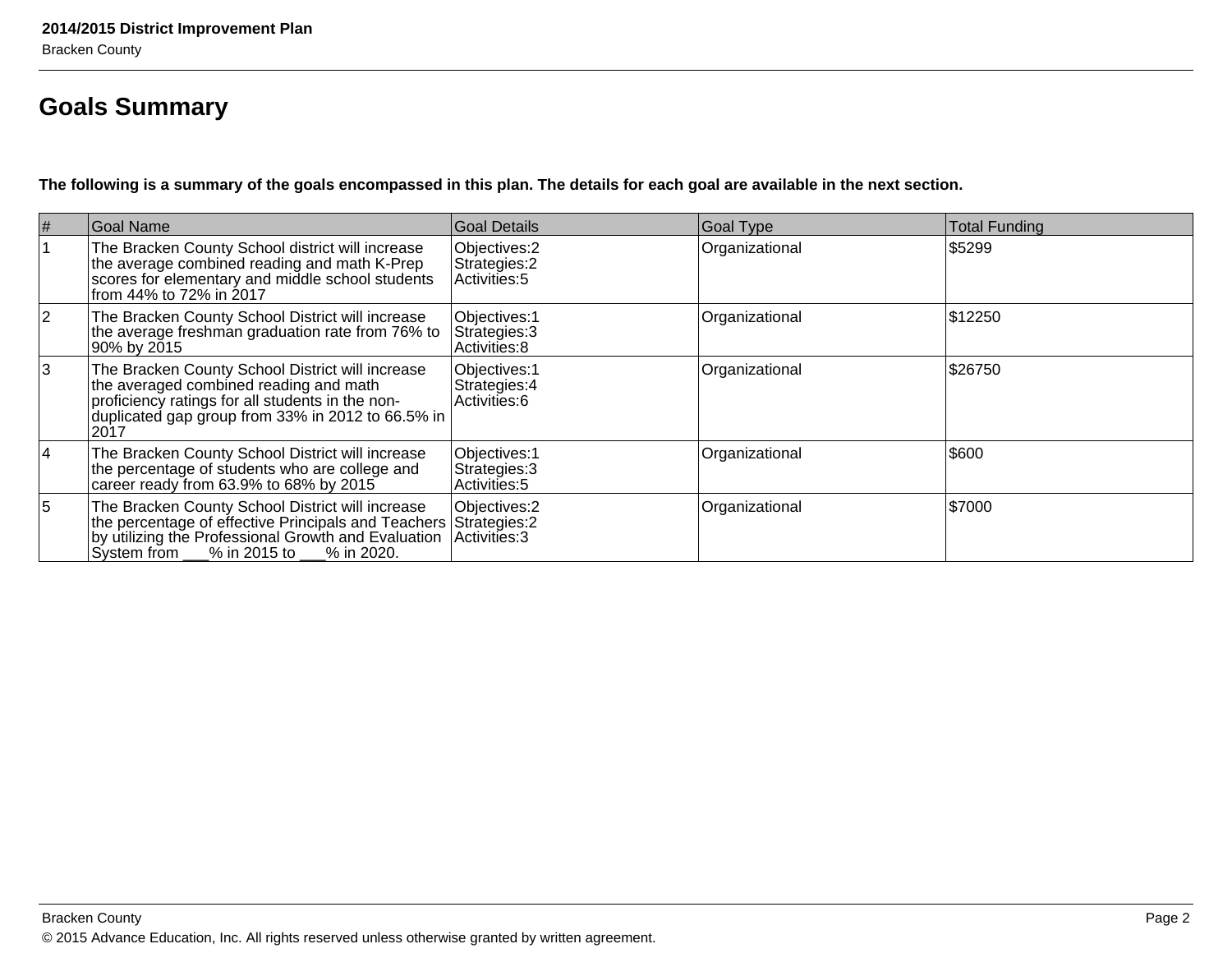## **Goal 1: The Bracken County School district will increase the average combined reading and mathK-Prep scores for elementary and middle school students from 44% to 72% in 2017**

### **Measurable Objective 1:**

collaborate to Increase the averaged combined reading and math K-Prep scores for elemenatry school students to 59.3% by 05/29/2015 as measured by K-Prepassessments.

#### **(shared) Strategy 1:**

CIITS - Stakeholders will utilize CIITS to increase rigor of content, develop assessments, and monitor student progress. Teachers and Administrators will have on-lineprofessional development opportunities, small group assistance, and one on one direct instruction in the creation of lesson plans, time lines, creation of assessments,and creation of reports to make instructional decisions. CIITS will also be utilized to access and share instructional resources.

Category: Professional Learning & Support

| <b>Activity - CIITS Learning</b>                                                                                                                                                                                                                    | Activity Type             | Begin Date | <b>End Date</b> | Resource<br>Assigned | Source Of<br><b>Funding</b> | <b>Staff</b><br>Responsible        |
|-----------------------------------------------------------------------------------------------------------------------------------------------------------------------------------------------------------------------------------------------------|---------------------------|------------|-----------------|----------------------|-----------------------------|------------------------------------|
| Disseminate CIITS training opportunities that currently exist and monitor<br>particpation to increase usage. Teachers will be provided with support in<br>assessment creation and sharing as well as assessment dissemination for<br>student growth | lProfessional<br>Learning | 08/08/2012 | 12/31/2015      | \$0                  | $ No$ Funding<br>Required   | <b>CIITS</b><br><b>Coordinator</b> |
| Schools: All Schools                                                                                                                                                                                                                                |                           |            |                 |                      |                             |                                    |

| Activity - Assessment                                                                                                                                                       | Activity Type                | Begin Date | End Date   | <b>Resource</b><br>Assigned | Source Of<br> Funding | Staff<br>Responsible                                                                                                                                                    |
|-----------------------------------------------------------------------------------------------------------------------------------------------------------------------------|------------------------------|------------|------------|-----------------------------|-----------------------|-------------------------------------------------------------------------------------------------------------------------------------------------------------------------|
| Teachers will utilize CIITS assessment features to analyze student level<br>data for student, teacher and district wide instructional improvements.<br>Schools: All Schools | Policy and<br><b>Process</b> | 01/06/2014 | 12/31/2015 | \$1799                      | Race to the<br>Top    | <b>CIITS</b><br> Coordinator,<br>District<br>lAssessment<br> Coordinator<br>land District<br>lAssessment<br> Committee,<br> School Level<br>lAssessment<br>lCommittees. |

## **(shared) Strategy 2:**

Professional Learning - Educator teams will work in Professional Learning Communities to address the needs of their students, increase active engagement ofstudents, and increase the usage of best practices.

Category:

#### Bracken County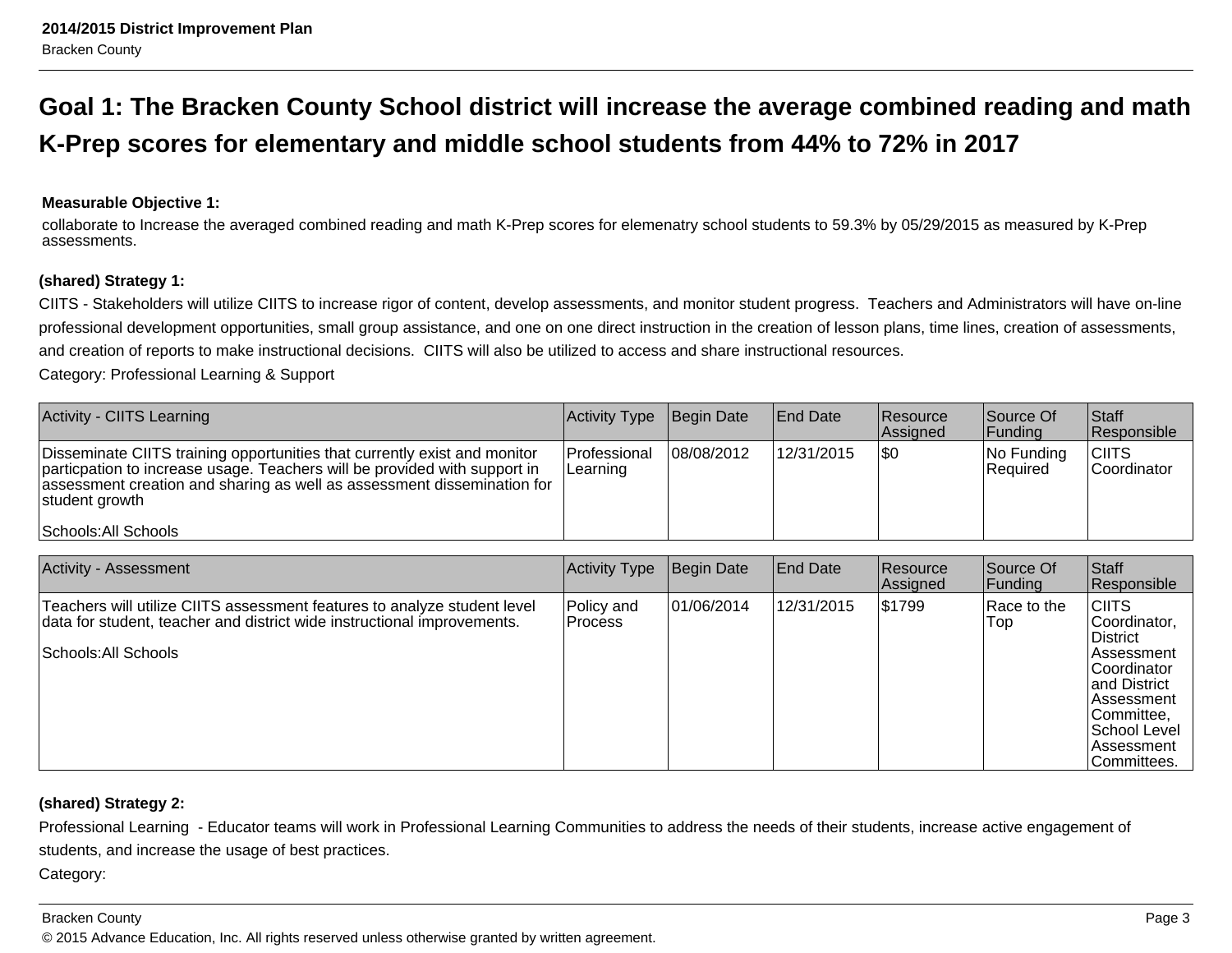Bracken County

| <b>Activity - Best Practices</b>                                                                                                                                             | Activity Type                  | Begin Date | <b>End Date</b> | Resource<br>Assigned | Source Of<br> Funding | Staff<br>Responsible                                                                        |
|------------------------------------------------------------------------------------------------------------------------------------------------------------------------------|--------------------------------|------------|-----------------|----------------------|-----------------------|---------------------------------------------------------------------------------------------|
| All schools will participate in algned, research based professional learning<br>focused on best practices in math and reading across the curriculum.<br>Schools: All Schools | Academic<br>Support<br>Program | 08/08/2013 | 12/31/2015      | \$1500               | Title I Part A        | School<br>Administration<br>District<br>Leadership<br>Team<br> Classroom<br><b>Teachers</b> |
| <b>Activity - Best Practices</b>                                                                                                                                             | Activity Type                  | Begin Date | <b>End Date</b> | Resource<br>Assigned | Source Of<br> Funding | <b>Staff</b><br>Responsible                                                                 |

|                                                                                                                                                                                                                                               |                      |            |            | <b>IAssigned</b> | <u>IFundina</u>        | <b>IResponsible</b>                                                                                       |
|-----------------------------------------------------------------------------------------------------------------------------------------------------------------------------------------------------------------------------------------------|----------------------|------------|------------|------------------|------------------------|-----------------------------------------------------------------------------------------------------------|
| Teachers will develop quality formative and summative assessments<br>aligned to state standards focusing on clarity and depth of<br>instruction/standards as measured through the District Assessment Rubric. Program<br>Schools: All Schools | lAcademic<br>Support | 10/01/2013 | 12/31/2015 | \$0              | No Funding<br>Required | <b>District</b><br><b>Assessment</b><br><b>Committee</b><br> School Level_<br>l Assessment<br> Committees |

| Activity - Specially Designed Instruction                                                                                                       | Activity Type                    | Begin Date | <b>IEnd Date</b> | <b>Resource</b><br><b>Assigned</b> | Source Of<br><b>Funding</b> | Staff<br><b>Responsible</b>   |
|-------------------------------------------------------------------------------------------------------------------------------------------------|----------------------------------|------------|------------------|------------------------------------|-----------------------------|-------------------------------|
| All special education staff will increase repertoire and fidelity of specially<br>designed instruction as measured through progress monitoring. | <b>IProfessional</b><br>Learning | 01/01/2015 | 05/31/2016       | \$2000                             | <b>IDEA</b>                 | DoSe<br>Special<br>lEducation |
| Schools: All Schools                                                                                                                            |                                  |            |                  |                                    |                             | Teachers                      |

#### **Measurable Objective 2:**

collaborate to Increase the averaged combined reading and math K-Prep scores for middle school students to 58.1% by 05/29/2015 as measured by K-Prepassessments.

#### **(shared) Strategy 1:**

CIITS - Stakeholders will utilize CIITS to increase rigor of content, develop assessments, and monitor student progress. Teachers and Administrators will have on-line professional development opportunities, small group assistance, and one on one direct instruction in the creation of lesson plans, time lines, creation of assessments,and creation of reports to make instructional decisions. CIITS will also be utilized to access and share instructional resources.

Category: Professional Learning & Support

| Activity - CIITS Learning                                                                                                                                                                                                                           | <b>Activity Type</b>            | Begin Date | End Date   | <b>Resource</b><br>Assigned | Source Of<br> Funding         | <b>Staff</b><br>Responsible |
|-----------------------------------------------------------------------------------------------------------------------------------------------------------------------------------------------------------------------------------------------------|---------------------------------|------------|------------|-----------------------------|-------------------------------|-----------------------------|
| Disseminate CIITS training opportunities that currently exist and monitor<br>particpation to increase usage. Teachers will be provided with support in<br>assessment creation and sharing as well as assessment dissemination for<br>student growth | <b>Professional</b><br>∟earning | 08/08/2012 | 12/31/2015 | 1\$0                        | No Funding<br><b>Required</b> | <b>CIITS</b><br>Coordinator |
| Schools: All Schools                                                                                                                                                                                                                                |                                 |            |            |                             |                               |                             |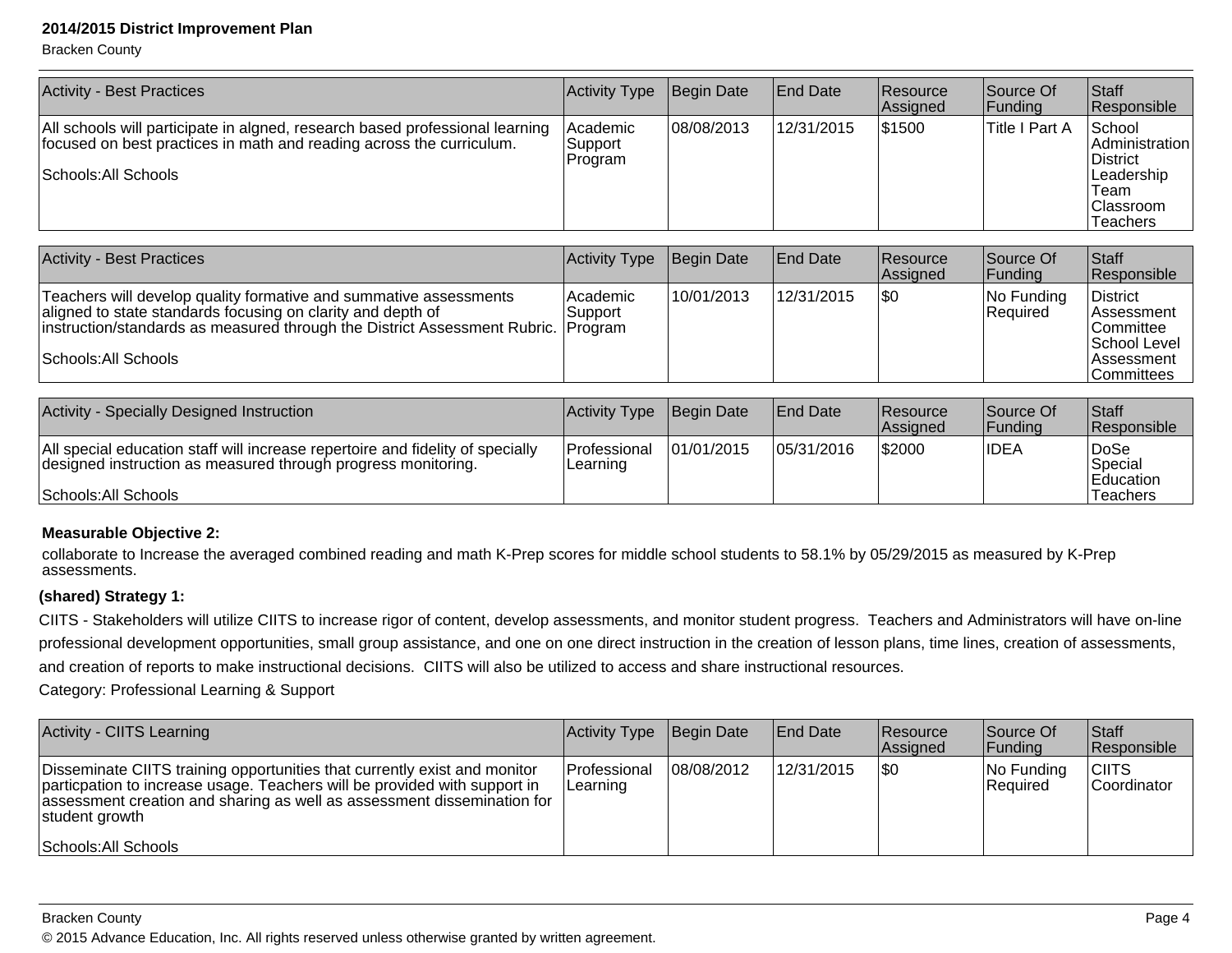Bracken County

| <b>Activity - Assessment</b>                                                                                                                                                | <b>Activity Type</b>         | Begin Date | <b>End Date</b> | Resource<br>Assigned | Source Of<br> Funding     | Staff<br>Responsible                                                                                                                                                        |
|-----------------------------------------------------------------------------------------------------------------------------------------------------------------------------|------------------------------|------------|-----------------|----------------------|---------------------------|-----------------------------------------------------------------------------------------------------------------------------------------------------------------------------|
| Teachers will utilize CIITS assessment features to analyze student level<br>data for student, teacher and district wide instructional improvements.<br>Schools: All Schools | Policy and<br><b>Process</b> | 01/06/2014 | 12/31/2015      | 51799                | Race to the<br><b>Top</b> | <b>CIITS</b><br>Coordinator,<br><b>District</b><br>l Assessment<br>Coordinator<br>land District<br>lAssessment<br>Committee.<br>School Level<br>lAssessment<br>lCommittees. |

## **(shared) Strategy 2:**

Professional Learning - Educator teams will work in Professional Learning Communities to address the needs of their students, increase active engagement ofstudents, and increase the usage of best practices.

Category:

| Activity - Best Practices                                                                                                                                                    | Activity Type                         | Begin Date | <b>End Date</b> | Resource<br>Assigned | Source Of<br> Funding | <b>Staff</b><br>Responsible                                                                       |
|------------------------------------------------------------------------------------------------------------------------------------------------------------------------------|---------------------------------------|------------|-----------------|----------------------|-----------------------|---------------------------------------------------------------------------------------------------|
| All schools will participate in algned, research based professional learning<br>focused on best practices in math and reading across the curriculum.<br>Schools: All Schools | <b>Academic</b><br>Support<br>Program | 08/08/2013 | 12/31/2015      | 1\$1500              | ∣Title I Part A       | School<br><b>Administration</b><br>District<br>Leadership<br>Team<br><b>Classroom</b><br>Teachers |

| <b>Activity - Best Practices</b>                                                                                                                                                                                                              | Activity Type        | Begin Date | <b>End Date</b> | <b>Resource</b><br>Assigned | Source Of<br><b>Funding</b> | <b>Staff</b><br><b>Responsible</b>                                                                          |
|-----------------------------------------------------------------------------------------------------------------------------------------------------------------------------------------------------------------------------------------------|----------------------|------------|-----------------|-----------------------------|-----------------------------|-------------------------------------------------------------------------------------------------------------|
| Teachers will develop quality formative and summative assessments<br>aligned to state standards focusing on clarity and depth of<br>instruction/standards as measured through the District Assessment Rubric. Program<br>Schools: All Schools | Academic<br> Support | 10/01/2013 | 12/31/2015      | \$0                         | No Funding<br>Required      | District<br><b>Assessment</b><br><b>Committee</b><br>School Level<br><b>Assessment</b><br><b>Committees</b> |

| Activity - Specially Designed Instruction                                                                                                       | Activity Type              | Begin Date  | <b>End Date</b> | <b>Resource</b><br><b>Assigned</b> | Source Of<br>Funding | <b>Staff</b><br><b>Responsible</b>  |
|-------------------------------------------------------------------------------------------------------------------------------------------------|----------------------------|-------------|-----------------|------------------------------------|----------------------|-------------------------------------|
| All special education staff will increase repertoire and fidelity of specially<br>designed instruction as measured through progress monitoring. | l Professional<br>Learning | 101/01/2015 | 105/31/2016     | \$2000                             | <b>IDEA</b>          | <sup>I</sup> DoSe<br>Special        |
| Schools: All Schools                                                                                                                            |                            |             |                 |                                    |                      | <b>Education</b><br><b>Teachers</b> |

Bracken County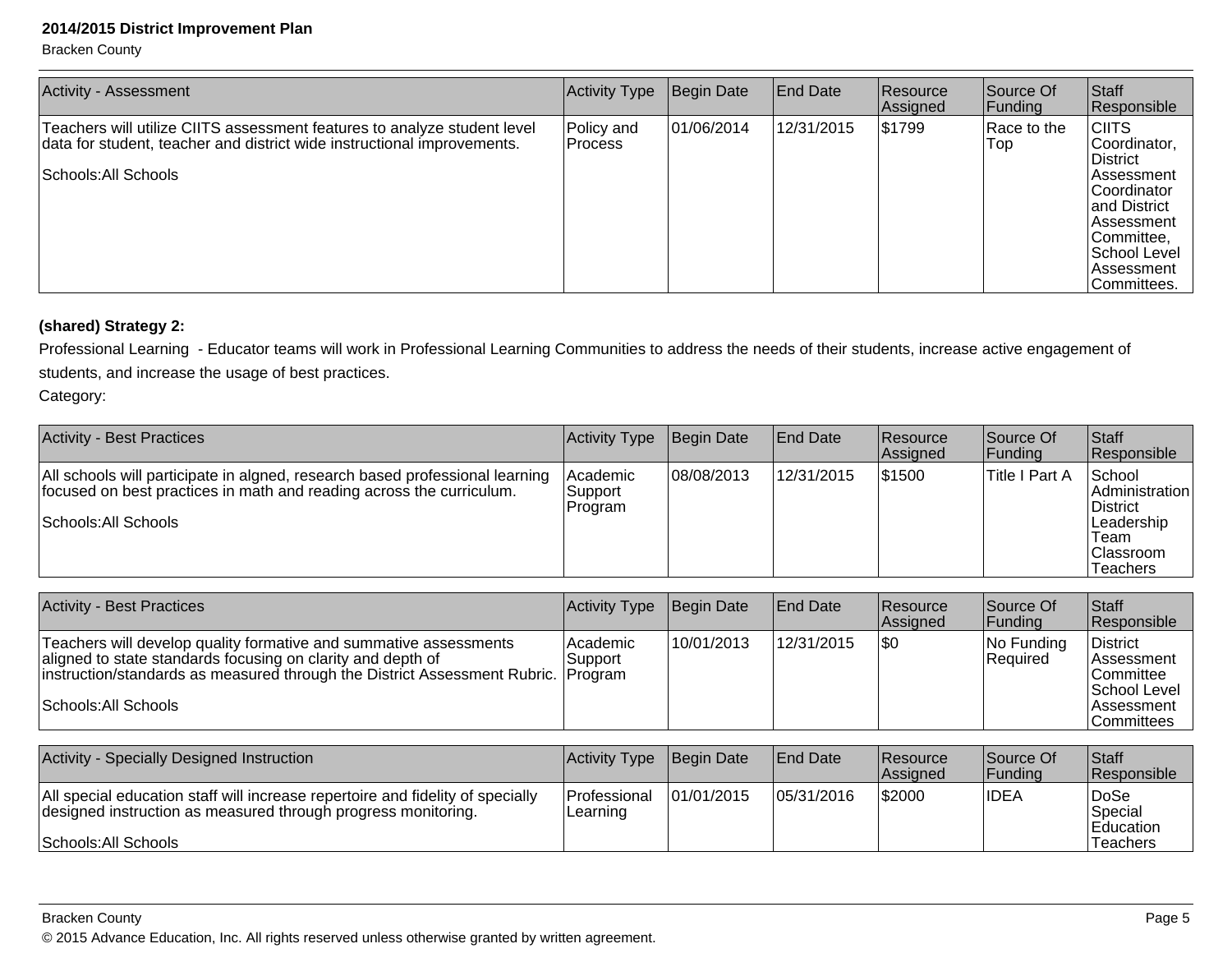# **Goal 2: The Bracken County School District will increase the average freshman graduation ratefrom 76% to 90% by 2015**

## **Measurable Objective 1:**

collaborate to Increase the average freshman graduation rate to 96.4% by 05/29/2015 as measured by Graduation Formula.

## **Strategy 1:**

Targeted Interventions - Working in teams, staff will increase parental involvement, increase school/community communications, and identify areas where support isneeded for at risk students to increase the average freshman graduation rate for Bracken County Schools and in turn the Cohort Graduation Rate. Category:

| <b>Activity - Truancy Diversion</b>                                                                                                                                                                                                                                                                                                                                                                                                                                                                                                                                                                                                    | <b>Activity Type</b>             | Begin Date | <b>End Date</b> | <b>Resource</b><br>Assigned | Source Of<br> Funding | <b>Staff</b><br>Responsible                                                        |
|----------------------------------------------------------------------------------------------------------------------------------------------------------------------------------------------------------------------------------------------------------------------------------------------------------------------------------------------------------------------------------------------------------------------------------------------------------------------------------------------------------------------------------------------------------------------------------------------------------------------------------------|----------------------------------|------------|-----------------|-----------------------------|-----------------------|------------------------------------------------------------------------------------|
| Students will be referred to the Truancy Diversion Program prior to court<br>involvement to assist students in making successful choices and increase<br>engagement within academic and behavioral settings. Students with 3 or<br>more unexcused absences will be referred to the program by the DPP.<br>Students and Parents will be referred to the Bracken County Schools<br>Truancy Diversion Program prior to court involvement to involve parents<br>and students in making correct choices and to remove barriers from<br>attending school. Reaching students sooner will lead to a lower dropout<br>rate when they get older. | Behavioral<br>Support<br>Program | 10/01/2012 | 12/31/2015      | \$2500                      | Grant Funds           | IDPP.<br> Guidance<br>Department,<br> FRYSC<br>Coordinator,<br>Student<br>Advocate |
| Schools: All Schools                                                                                                                                                                                                                                                                                                                                                                                                                                                                                                                                                                                                                   |                                  |            |                 |                             |                       |                                                                                    |

| Activity - Performance Based Learning                                                       | <b>Activity Type</b>            | Begin Date  | <b>End Date</b> | <b>Resource</b><br><b>Assigned</b> | Source Of<br>IFundina         | <b>Staff</b><br>Responsible               |
|---------------------------------------------------------------------------------------------|---------------------------------|-------------|-----------------|------------------------------------|-------------------------------|-------------------------------------------|
| The District will explore performance based learning for academically at<br>Irisk students. | lAcademic<br>Support<br>Program | 101/06/2014 | 05/29/2015      | 1\$0                               | No Funding<br><b>Required</b> | <i>Instructional</i><br><b>Supervisor</b> |
| Schools: All Schools                                                                        |                                 |             |                 |                                    |                               |                                           |

## **Strategy 2:**

Raising Compulsory Age - Schools, students, and families will be supported in achieving the goal of earning a high school diploma through strategic plans aimed at atrisk students utilizing the PTGT and district created tools.

Category:

| Activity<br>Planning<br>Strategic | Activity<br>I vpe | lBeain Date | lEnd Date | 'Resource<br>Assianed | Source Of<br>-<br>IFundina | <b>Staff</b><br><b>IResponsible</b> |
|-----------------------------------|-------------------|-------------|-----------|-----------------------|----------------------------|-------------------------------------|

#### Bracken County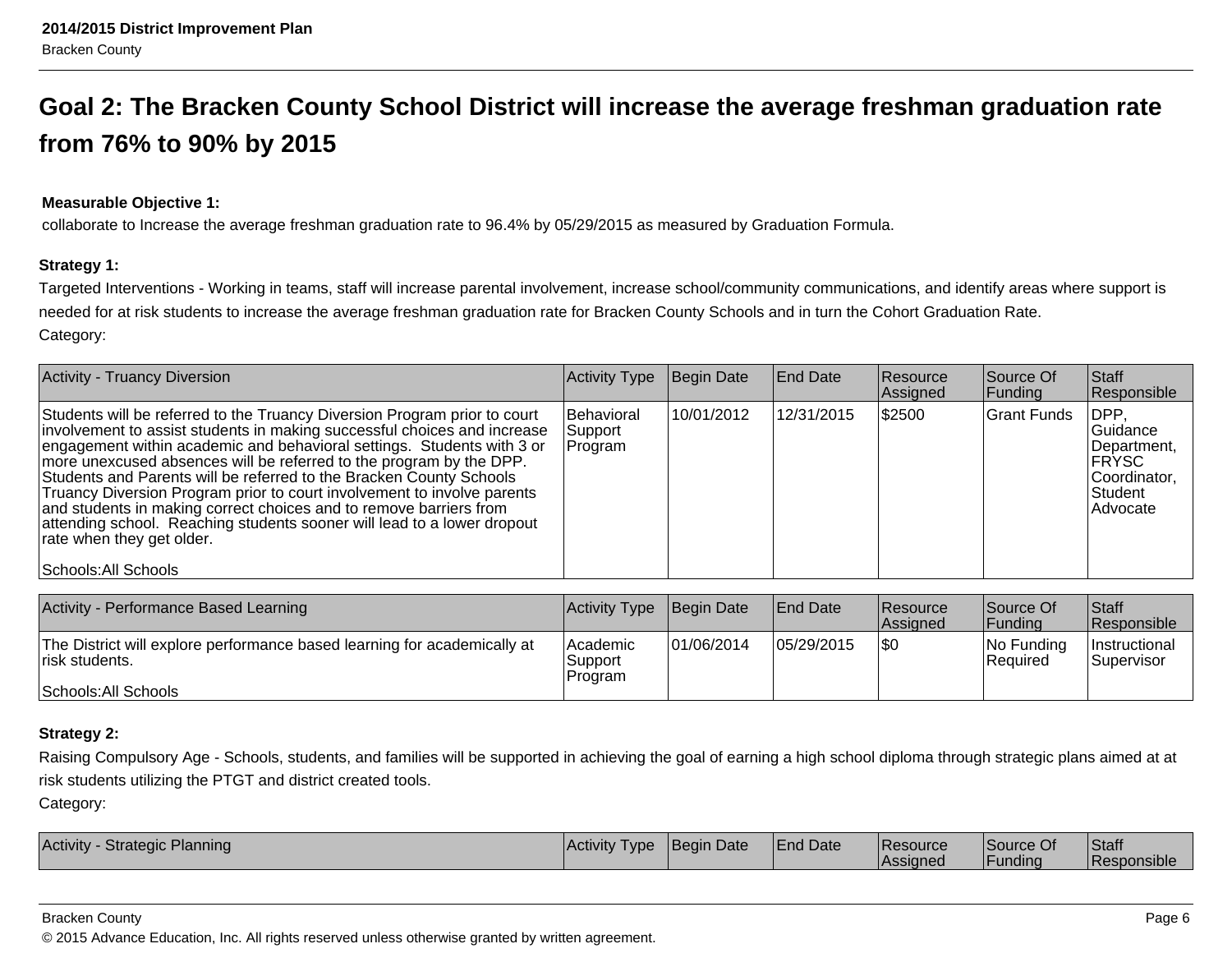Bracken County

| Schools will be supported in developing strategic plans for analyzing failure Behavioral<br>rates across the district including students at risk of dropping out of schol<br>by determining barriers to learning through the use of the PTGT and other<br>district identified/created tools in grades K-12.<br>Schools: All Schools | Support<br>Program             | 01/06/2014 | 12/31/2015      | 51000                | Grant Funds           | <b>FRYSC</b><br>Coordinator,<br>lGuidance<br>Department,<br>DPP/Instructi<br>lonal<br> Supervisor,<br>Principal(s) |
|-------------------------------------------------------------------------------------------------------------------------------------------------------------------------------------------------------------------------------------------------------------------------------------------------------------------------------------|--------------------------------|------------|-----------------|----------------------|-----------------------|--------------------------------------------------------------------------------------------------------------------|
| Activity - Credit Recovery Program                                                                                                                                                                                                                                                                                                  | <b>Activity Type</b>           | Begin Date | <b>End Date</b> | Resource<br>Assigned | Source Of<br> Funding | Staff<br>Responsible                                                                                               |
| Facilitate the implementation, funding, and annual review of Credit<br>Recovery Program for students who have not succeeded in grades 9-12.<br>On-Line Curriculum will be utilized.                                                                                                                                                 | Academic<br>Support<br>Program | 03/03/2014 | 05/31/2016      | \$2500               | lGrant Funds          | Guidance<br><b>Counselor</b>                                                                                       |

Schools: Bracken County High School

| Activity - Targeted Assistance Programs                                                                                                                                                                                             | Activity Type          | Begin Date | <b>End Date</b> | <b>Resource</b><br>Assigned | Source Of<br> Funding | Staff<br>Responsible                                                                    |
|-------------------------------------------------------------------------------------------------------------------------------------------------------------------------------------------------------------------------------------|------------------------|------------|-----------------|-----------------------------|-----------------------|-----------------------------------------------------------------------------------------|
| Facilitate the implementation of targeted assistance programs at all<br>schools to serve the students determined to be at risk(Comprehend School Support<br>Based Therapy, Social Skills Instruction, etc.)<br>Schools: All Schools | Behavioral<br> Program | 03/03/2014 | 12/31/2015      | \$2500                      | lGrant Funds          | Guidance<br>lCounselor.<br>Principal,<br><b>Instructional</b><br> Supervisor,<br> FRYSC |

| Activity - Job Shadowing and Career Exploration                                                                                                                                                                                                      | Activity Type                                                  | Begin Date  | <b>End Date</b> | <b>Resource</b><br>Assigned | Source Of<br><b>Funding</b> | <b>Staff</b><br>Responsible                             |
|------------------------------------------------------------------------------------------------------------------------------------------------------------------------------------------------------------------------------------------------------|----------------------------------------------------------------|-------------|-----------------|-----------------------------|-----------------------------|---------------------------------------------------------|
| Students will have the opportunity to shadow professionals in careers that<br>they have indicated an interest in based on their ILP. Students will also<br>have the opportunity to meet and ask questions to people in their chosen<br>career field. | <b>ICareer</b><br><b>Preparation/OI</b><br><i>I</i> rientation | 103/03/2014 | 106/15/2015     | \$2500                      | Grant Funds                 | lGuidance<br>Counselor.<br><b>IFRYSC</b><br>Coordinator |
| Schools: Bracken County Middle School, Bracken County High School                                                                                                                                                                                    |                                                                |             |                 |                             |                             |                                                         |

### **Strategy 3:**

Communication - School and community communication will increase to provide a support system for students. Lines of communication and understanding will becontinued in the building process.

Category:

| <b>Visits</b><br><b>Activity</b><br>Home | <b>Activity</b><br>I vpe | า Date<br><b>IBeain</b> | <b>End Date</b> | <b>Resource</b> | Source Of | Staff       |
|------------------------------------------|--------------------------|-------------------------|-----------------|-----------------|-----------|-------------|
|                                          |                          |                         |                 | lAssianec       | -undina   | Responsible |

Bracken County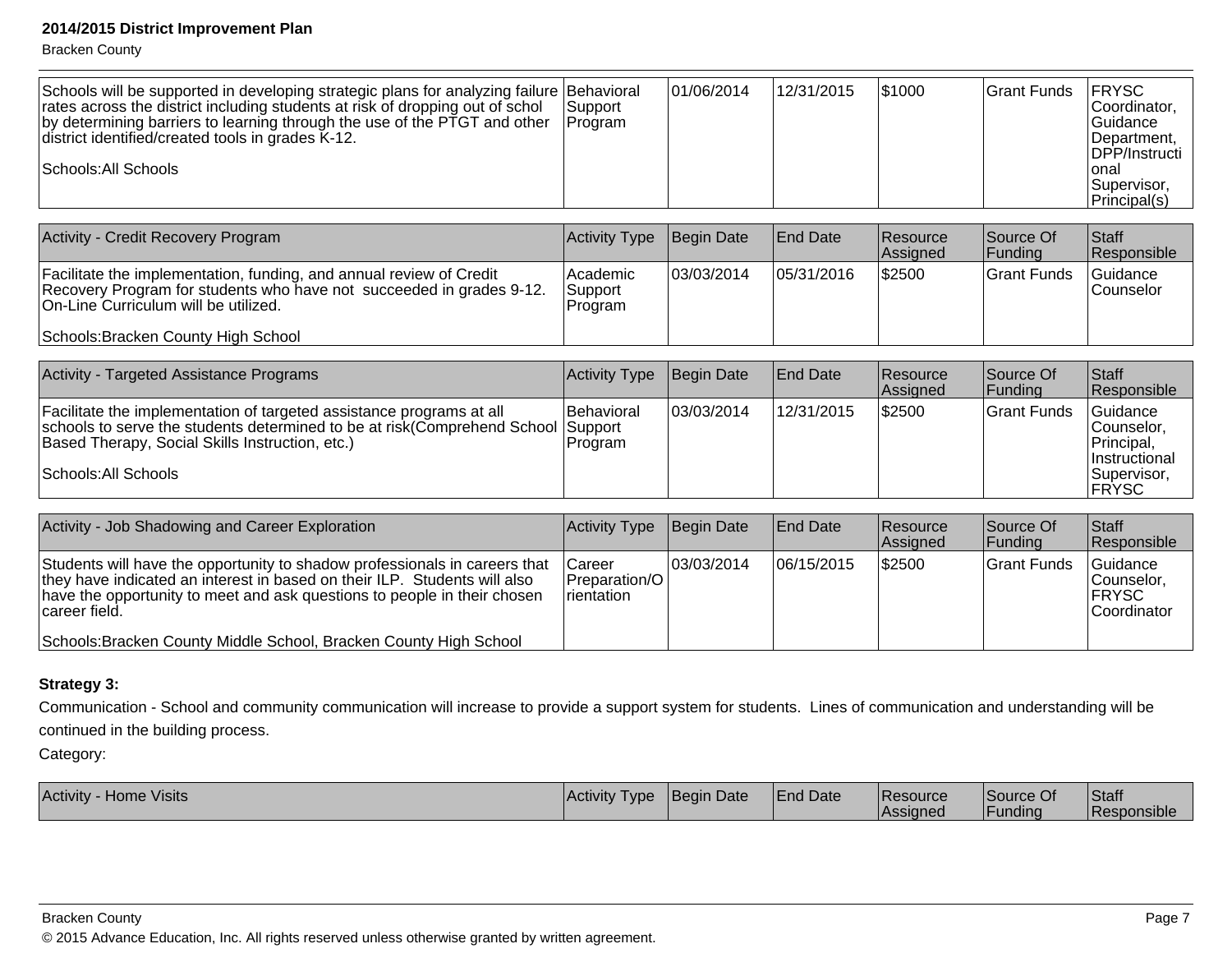Bracken County

| <b>Provide 1 Hour of professional development in the area of effective</b><br>communication and diversity to increase home school communication<br>factors by 25% in each school as measured through staff and parent post<br>visit surveys. After professional learning school teams will complete<br>assigned home visits on the district wide home visit day. | Parent<br><i>Involvement</i> | 06/03/2013 | 08/28/2015 | 51000 | Title I Part A | <b>Superintende</b><br>Home Visit<br>l Committee |
|------------------------------------------------------------------------------------------------------------------------------------------------------------------------------------------------------------------------------------------------------------------------------------------------------------------------------------------------------------------|------------------------------|------------|------------|-------|----------------|--------------------------------------------------|
| Schools: All Schools                                                                                                                                                                                                                                                                                                                                             |                              |            |            |       |                |                                                  |

| Activity - Parent Involvment                                                                                                                                                                                           | Activity Type    | Begin Date | <b>End Date</b> | <b>Resource</b><br>Assigned | Source Of<br> Funding     | <b>Staff</b><br>Responsible |
|------------------------------------------------------------------------------------------------------------------------------------------------------------------------------------------------------------------------|------------------|------------|-----------------|-----------------------------|---------------------------|-----------------------------|
| Inform parents of training opportunities and informational sessions related<br>to student achievement, special education, college and career ready, ACT, Engagement<br>financial aid, and family participation nights. | <b>Community</b> | 07/02/2012 | 12/31/2015      | \$250                       | General Fund School Level | ∣Administration⊺            |
| Schools: All Schools                                                                                                                                                                                                   |                  |            |                 |                             |                           |                             |

# **Goal 3: The Bracken County School District will increase the averaged combined reading andmath proficiency ratings for all students in the non-duplicated gap group from 33% in 2012 to66.5% in 2017**

## **Measurable Objective 1:**

collaborate to Increase the averaged combined reading and math proficiency ratings for all students in the nonduplicated gap group to 58.6% by 05/29/2015 asmeasured by K-Prep assessments.

## **Strategy 1:**

Progress Monitoring - Special Education Staff will utilize progress monitoring tool to make instructional decisions consistently. Category:

| Activity - Progress Monitoring                                                                                                                                                                                            | Activity Type Begin Date |            | <b>End Date</b> | <b>Resource</b><br><b>Assigned</b> | Source Of<br><b>IFundina</b> | Staff<br><b>Responsible</b>                           |
|---------------------------------------------------------------------------------------------------------------------------------------------------------------------------------------------------------------------------|--------------------------|------------|-----------------|------------------------------------|------------------------------|-------------------------------------------------------|
| Special Education Staff will continue to utilize a district wide progress<br>monitoring tool. 50% of each special education teacher's caseload will be<br>monitored through review twice annualy.<br>Schools: All Schools | Other                    | 06/02/2014 | 105/31/2016     | 1\$1000                            | <b>IDEA</b>                  | DoSE<br>Special<br><b>Education</b><br>∣Facultv/Staff |

## **Strategy 2:**

Co-Teaching - School staff will have increased knowledge in co-teaching methods and will result in increased student academic and behavioral achievement. Category:

#### Bracken County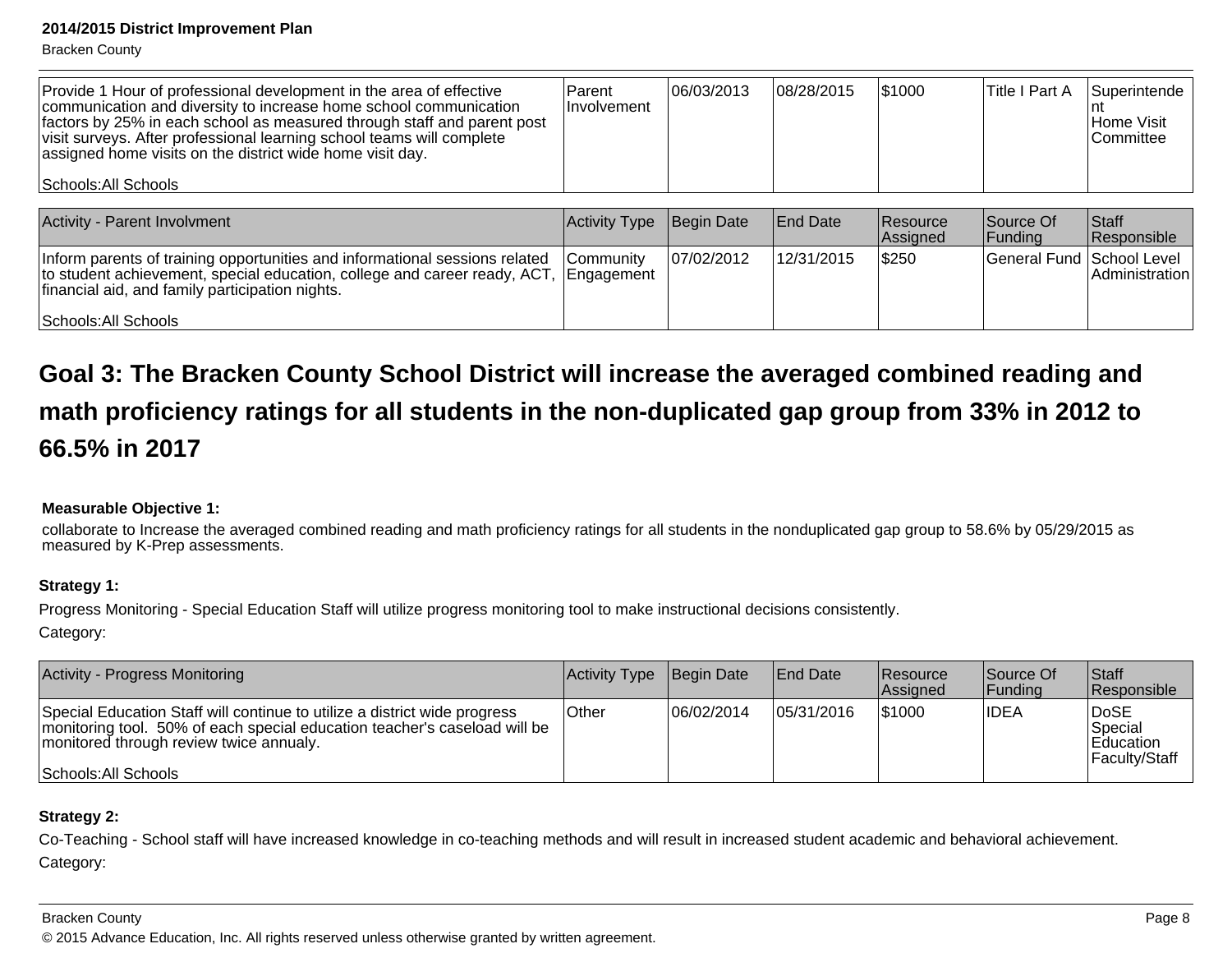Bracken County

| Activity - Co-teaching                                                                                                                                                                                                                                                                                                       | Activity Type           | Begin Date  | <b>End Date</b> | <b>Resource</b><br>Assigned | Source Of<br> Funding | <b>Staff</b><br>Responsible |
|------------------------------------------------------------------------------------------------------------------------------------------------------------------------------------------------------------------------------------------------------------------------------------------------------------------------------|-------------------------|-------------|-----------------|-----------------------------|-----------------------|-----------------------------|
| Pilot special education staff and partner teachers will utilize best practices<br>of co-teaching through embedded professional development and walk<br> throughs to strengthen co-teaching leading to an increase in the number of  <br>special education students meeting proficiency across areas.<br>Schools: All Schools | Policy and<br>l Process | 106/02/2014 | 12/30/2015      | \$2000                      | IDEA                  | <b>DoSE</b><br>Pilot Staff  |

## **Strategy 3:**

Best Practices - Teachers will utilize best practice to increase student achievement in instructional methods.

Category:

| <b>Activity - Learning Targets</b>                                                                                                                                                                                                                                                | Activity Type              | Begin Date  | <b>End Date</b> | <b>Resource</b><br><b>Assigned</b> | Source Of<br> Funding     | Staff<br>Responsible                                                                                |
|-----------------------------------------------------------------------------------------------------------------------------------------------------------------------------------------------------------------------------------------------------------------------------------|----------------------------|-------------|-----------------|------------------------------------|---------------------------|-----------------------------------------------------------------------------------------------------|
| Clear student friendly learning targets will be posted in each class and<br>teachers will reference the learning targets throughout the lesson to ensure Support<br>students understanding of the target and to make relevant connections to<br>learning.<br>Schools: All Schools | <b>Academic</b><br>Program | 101/06/2014 | 06/02/2015      | \$0                                | $ No$ Funding<br>Required | All classroom<br>Iteachers and<br>∣school<br>Principals<br><b>District</b><br>l Leadership<br>'Team |

| <b>Activity - RTI</b>                                                                                                                                                                                                                                                                                                                                                                                                                  | Activity Type                  | Begin Date  | <b>End Date</b> | <b>Resource</b><br>Assigned | Source Of<br> Funding | <b>Staff</b><br>Responsible                                                                     |
|----------------------------------------------------------------------------------------------------------------------------------------------------------------------------------------------------------------------------------------------------------------------------------------------------------------------------------------------------------------------------------------------------------------------------------------|--------------------------------|-------------|-----------------|-----------------------------|-----------------------|-------------------------------------------------------------------------------------------------|
| Facilitate the use of a variety of data sources to identify tier groups,<br>interventions, and effectiveness of those interventions at the elementary<br>and middle school level including providing resources for universal<br>screening and area specific interventions to target students needs. Each<br>school's hierarchy will be identified and communicated.<br>Schools: Bracken County Middle School, Taylor Elementary School | Academic<br>Support<br>Program | 101/06/2014 | 05/31/2016      | \$2500                      | Title I Part A        | Leadership<br>Team<br> School<br>Principals<br>Elementary<br>and Middle<br> School<br> teachers |

| Activity - Gifted and Talented                                                                                                                                                                                                                                                                                                    | Activity Type                   | Begin Date | <b>End Date</b> | <b>Resource</b><br>Assigned | Source Of<br> Funding | <b>Staff</b><br>Responsible                                    |
|-----------------------------------------------------------------------------------------------------------------------------------------------------------------------------------------------------------------------------------------------------------------------------------------------------------------------------------|---------------------------------|------------|-----------------|-----------------------------|-----------------------|----------------------------------------------------------------|
| Increase, at each grade level, the opportunities for which GT students ca<br>access, through differentiation, field experiences, projects, etc so that<br>they may increase their proficiency ratings in the area of giftedness by the<br>continued development and refinement of District GT procedures.<br>Schools: All Schools | Academic<br>Support<br> Program | 10/10/2013 | 05/31/2016      | \$21000                     | Grant Funds           | IG1<br><b>Coordinator</b><br><b>Superintende</b><br><u>Int</u> |

## **Strategy 4:**

Assistive Technology - Staff members will increase their knowledge and experience with assistive technology available to students with disabilities (IDEA and 504eligible)to increase its usage increasing student usage and success.

#### Bracken County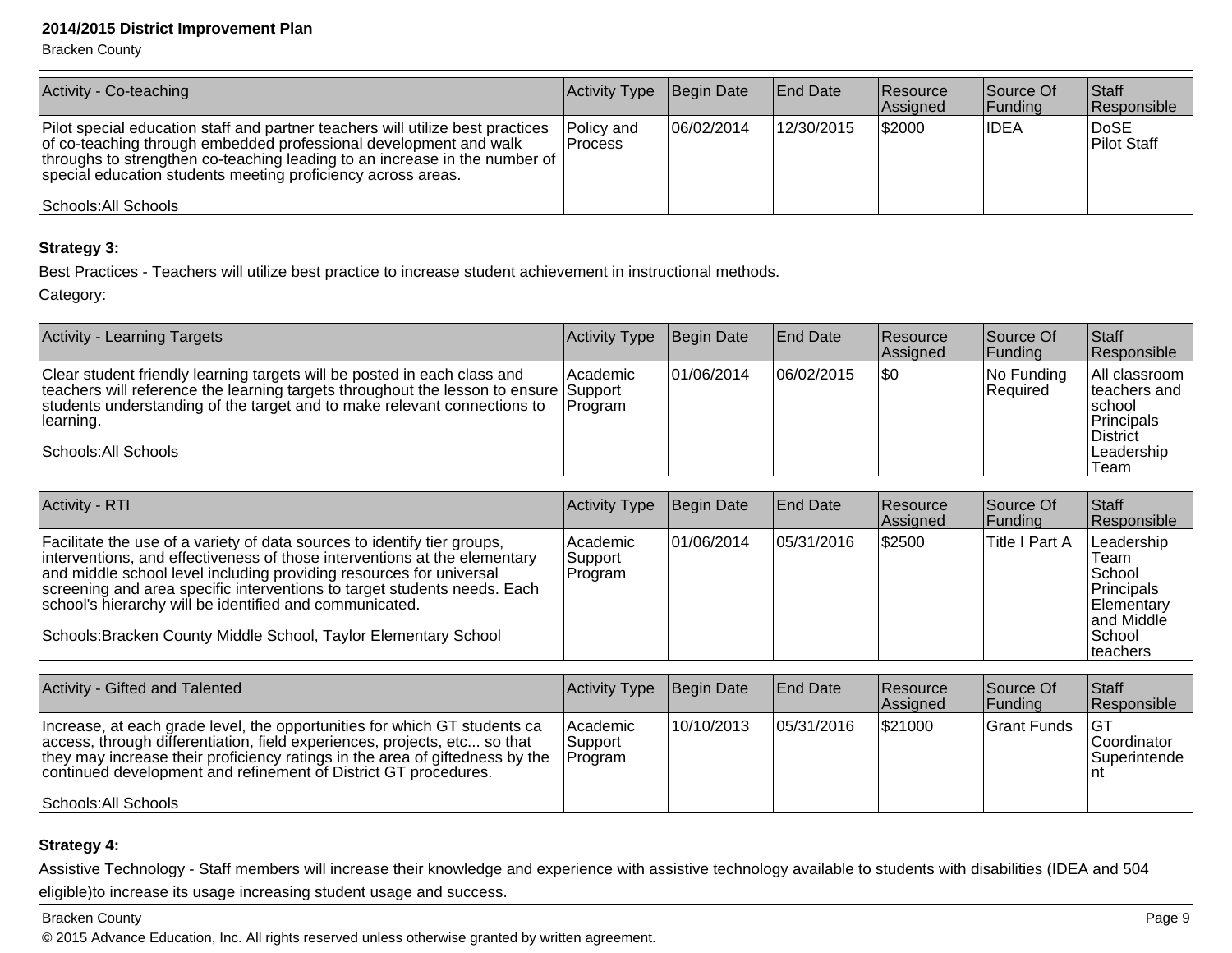Category: Integrated Methods for Learning

| <b>Activity - Assistive Technology</b>                                                                                                                                                                                                                                                | Activity Type Begin Date |             | End Date   | <b>Resource</b><br>Assigned | Source Of<br> Funding | <b>Staff</b><br>Responsible |
|---------------------------------------------------------------------------------------------------------------------------------------------------------------------------------------------------------------------------------------------------------------------------------------|--------------------------|-------------|------------|-----------------------------|-----------------------|-----------------------------|
| Teachers may attend sessions each quarter related to types of assistive<br>technology, how to use the assistive technology, and how to incorporate<br>the technology into daily products. Sessions will include Guidance<br>Document for Assistive technology<br>Schools: All Schools | Technology               | 105/01/2015 | 12/30/2016 | \$250                       | <b>IDEA</b>           | DoSE                        |

## **Goal 4: The Bracken County School District will increase the percentage of students who arecollege and career ready from 63.9% to 68% by 2015**

#### **Measurable Objective 1:**

collaborate to Increase the percentage of students who are college and career ready to 64% by 05/29/2015 as measured by Unbridled Learning Formula.

#### **Strategy 1:**

Academic and Career Advising - Students will become more familiar with opportunities available to them outside of the realm of what they have current experience with.

Category:

| Activity - Operation Preparation                                                                                                                                                                                                                                                                                                                                                                           | Activity Type                              | Begin Date  | <b>End Date</b> | <b>Resource</b><br><b>Assigned</b> | Source Of<br> Fundina | <b>Staff</b><br>Responsible                                                                                      |
|------------------------------------------------------------------------------------------------------------------------------------------------------------------------------------------------------------------------------------------------------------------------------------------------------------------------------------------------------------------------------------------------------------|--------------------------------------------|-------------|-----------------|------------------------------------|-----------------------|------------------------------------------------------------------------------------------------------------------|
| Develop, promote, and implement Operation Preparation for 8th and 10th<br>Grade Students. Students will explore career options by meeting with<br>community members, industry representatives, and post-secondary<br>outreach groups to expand their understanding of the importance of being<br>career and college ready. Students will also begin their networking<br>resources.<br>Schools: All Schools | Career<br>l Preparation/O l<br>Irientation | 101/01/2013 | 105/29/2015     | 5100                               | General Fund Guidance | <b>IDepartment</b><br>land FRYSC<br>Ito coordinate<br><i><b>Ibusiness</b></i><br>volunteers: all<br>school staff |

| <b>Activity - ILP Targets</b>                                                                                                                                                                                                                                                                                                          | Activity Type                                            | Begin Date  | <b>End Date</b> | <b>Resource</b><br>Assigned | Source Of<br> Funding  | <b>Staff</b><br>Responsible                                                       |
|----------------------------------------------------------------------------------------------------------------------------------------------------------------------------------------------------------------------------------------------------------------------------------------------------------------------------------------|----------------------------------------------------------|-------------|-----------------|-----------------------------|------------------------|-----------------------------------------------------------------------------------|
| Increase the effective utiliation of the ILP including: Use of ACT Prep<br>feature, use of transition assessment features, and provide middle school<br>students with career pathway information related to their ILP in order the<br>make good elective choices.<br>Schools: Bracken County Middle School, Bracken County High School | lCareer<br><b>IPreparation/OI</b><br><b>I</b> rientation | 101/06/2014 | 105/29/2015     | \$0                         | No Funding<br>Required | Middle and<br>High School<br><b>Guidance</b><br>Departments,<br>ICTE<br>Teachers. |

#### Bracken County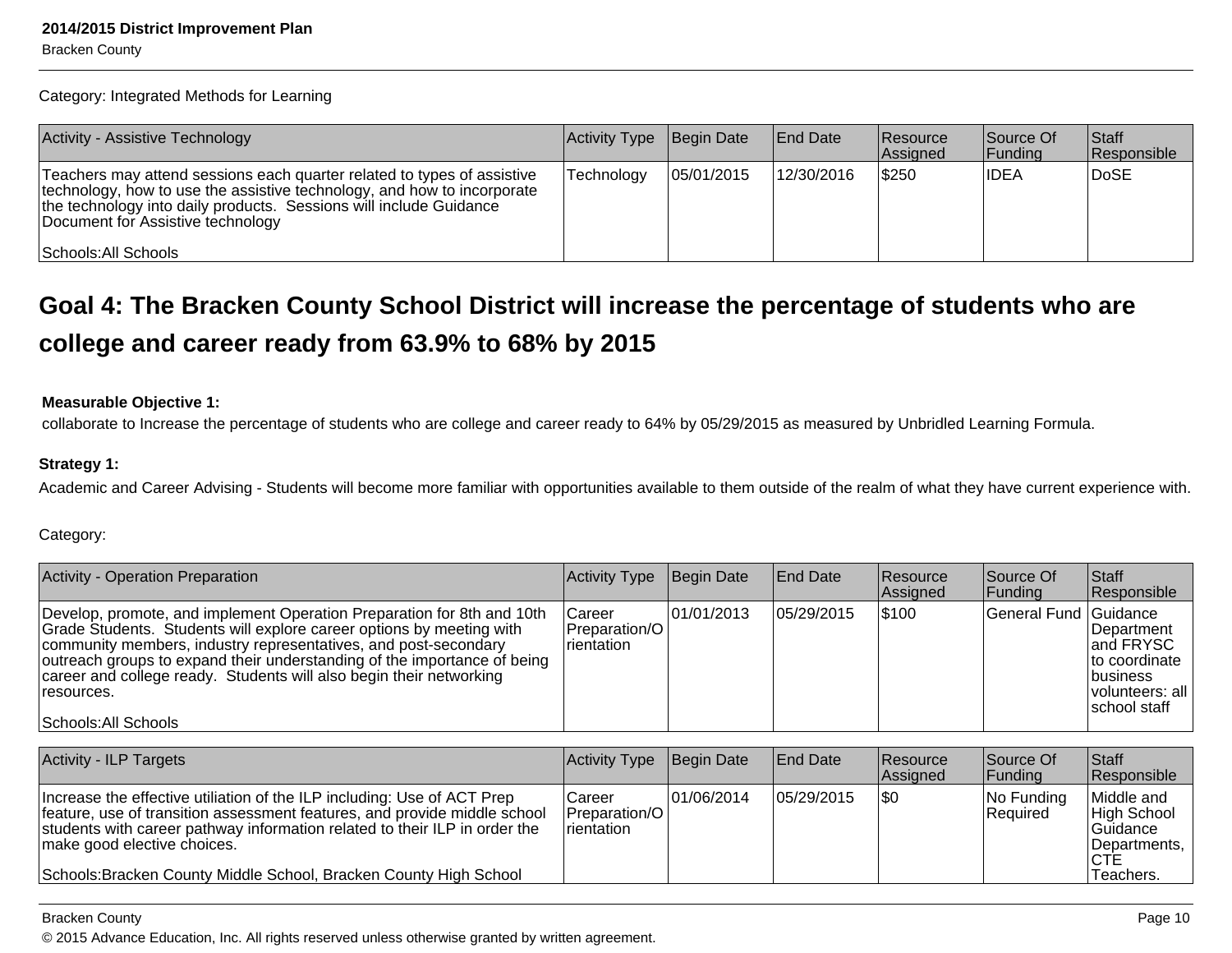Bracken County

| Activity - Goal Setting                                                                                                                                                                                                                                                                                                                                                                                                                                                                            | Activity Type | Begin Date  | <b>End Date</b> | <b>Resource</b><br>Assigned | Source Of<br> Funding  | <b>Staff</b><br>Responsible                                                            |
|----------------------------------------------------------------------------------------------------------------------------------------------------------------------------------------------------------------------------------------------------------------------------------------------------------------------------------------------------------------------------------------------------------------------------------------------------------------------------------------------------|---------------|-------------|-----------------|-----------------------------|------------------------|----------------------------------------------------------------------------------------|
| Target students on the Explore, Plan, ACT, and ILP that report no plans to Career<br>  finish secondary school and no post secondary education plans. Students   Preparation/O<br>will be matched with mentors that will work with the student on goal setting, rientation<br>importance of college/career planning, ILP process, and employability<br>skills. Student need will be further identified through common survey.<br>Schools: Bracken County Middle School, Bracken County High School |               | 103/03/2014 | 105/29/2015     | \$0                         | No Funding<br>Required | <b>Classroom</b><br><b>Iteachers</b><br>Community<br><b>Volunteers</b><br><b>FRYSC</b> |

## **Strategy 2:**

Acceleration - Teachers will continue to offer advanced placement courses to students through the Advanced Kentucky process. Students will be encouraged to enrollin advanced placement courses in expanded offerings, expanded dual credit, accelerated electives, and vocational courses.

New teachers will be trained in advanced placement, laying the foundations, and content trainings.

Category:

| <b>Activity - Offerings</b>                                                                                                                                                                                                                    | Activity Type                  | Begin Date | <b>End Date</b> | <b>Resource</b><br>Assigned | Source Of<br> Funding | Staff<br>Responsible          |
|------------------------------------------------------------------------------------------------------------------------------------------------------------------------------------------------------------------------------------------------|--------------------------------|------------|-----------------|-----------------------------|-----------------------|-------------------------------|
| Continue facilitation and support of Advance Placement (including open<br>enrollment, recruitment, and retention of students in multiple offerings),<br>dual credit, accelerated elective options, college courses, and vocational<br>courses. | Academic<br>Support<br>Program | 12/16/2013 | 12/30/2015      | \$500                       | Title I Part A        | Ap/College/C  <br>TE teachers |
| Schools: Bracken County Middle School, Bracken County High School                                                                                                                                                                              |                                |            |                 |                             |                       |                               |

## **Strategy 3:**

Targeted Interventions - Students not meeting college/career/ or college and career benchmarks will have access to targeted interventions.

Category:

| Activity - CCR Interventions                                                                                                                             | Activity Type                            | Begin Date  | <b>End Date</b> | Resource<br>Assigned | Source Of<br> Funding         | <b>Staff</b><br>Responsible                                             |
|----------------------------------------------------------------------------------------------------------------------------------------------------------|------------------------------------------|-------------|-----------------|----------------------|-------------------------------|-------------------------------------------------------------------------|
| Identify and implement remediation strategies for students not meeting<br>College, Career, of College and Career Readiness Standards and<br>IBenchmarks. | Career<br>Preparation/O I<br>Irientation | 108/01/2012 | 12/30/2015      | 1\$0                 | No Funding<br><b>Required</b> | School Level<br><b>Administration</b><br>Remediation<br><b>Teachers</b> |
| Schools: Bracken County Middle School, Bracken County High School                                                                                        |                                          |             |                 |                      |                               |                                                                         |

# **Goal 5: The Bracken County School District will increase the percentage of effective Principalsand Teachers by utilizing the Professional Growth and Evaluation System from \_\_\_% in 2015 to**

## **\_\_\_% in 2020.**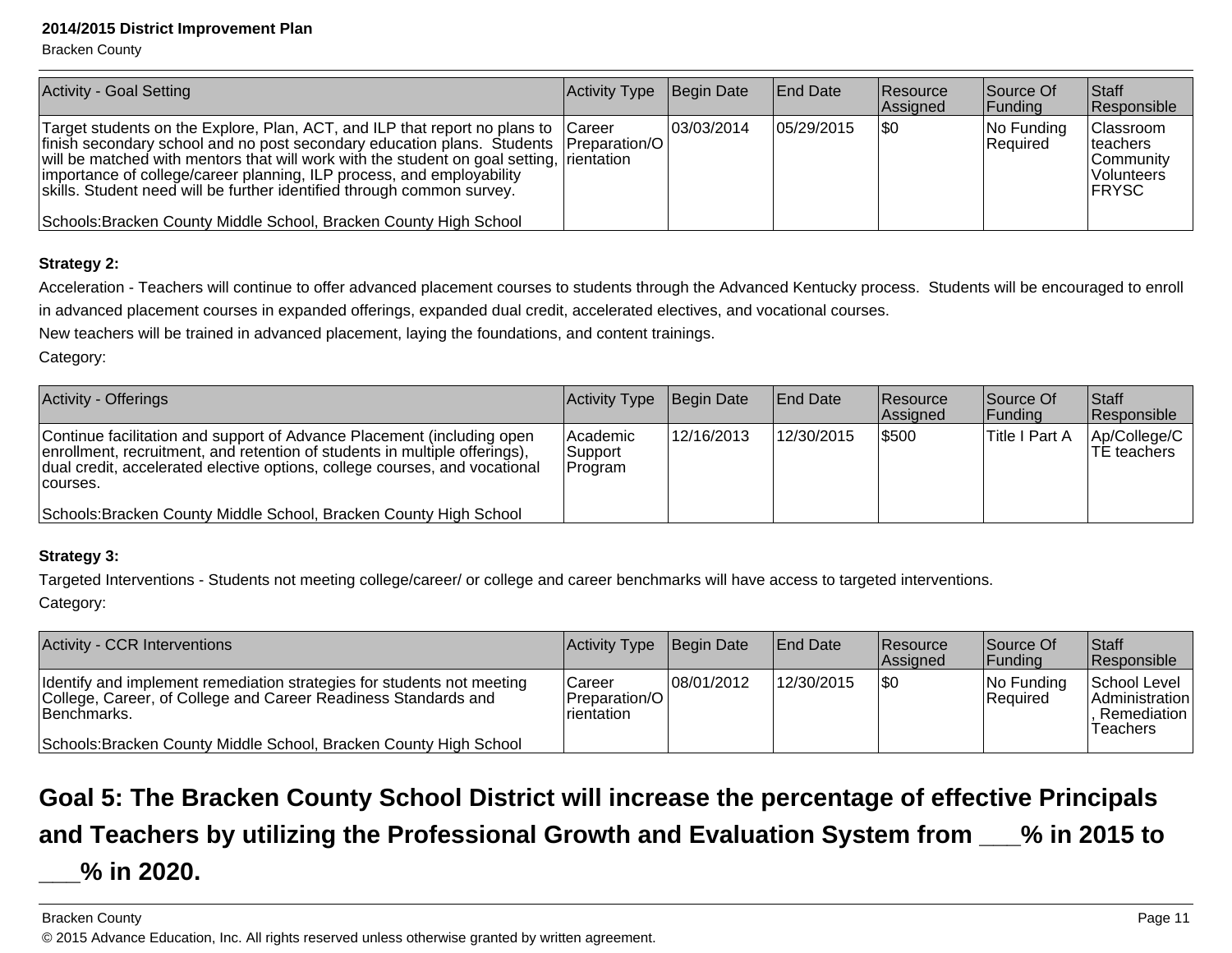#### **Measurable Objective 1:**

collaborate to increase the percentage of effective teachers from  $\_\%$  in 2015 to  $\_\%$  by 05/15/2020 as measured by Professional Growth and Effectiveness System.

#### **(shared) Strategy 1:**

Professional Learning - All certified staff will receive instruction, coaching, and feedback on the Framework for Teaching and PGES Components including the districtCertified evaluation plan.

Category: Teacher PGES

| Activity - Professional Learning                                                                                                                                                                                                                             | Activity Type            | Begin Date | <b>End Date</b> | <b>Resource</b><br>Assigned | Source Of<br> Funding | <b>Staff</b><br>Responsible       |
|--------------------------------------------------------------------------------------------------------------------------------------------------------------------------------------------------------------------------------------------------------------|--------------------------|------------|-----------------|-----------------------------|-----------------------|-----------------------------------|
| All teachers and Principals will receive continued instruction, clarification,<br>coaching, and feedback on Professional Growth planning including<br>monitoring student growth, reflection, and the individual growth within the<br>framework for teaching. | Professional<br>Learning | 06/02/2014 | 06/01/2016      | \$3500                      | Other                 | <b>District</b><br>Administration |
| Schools: All Schools                                                                                                                                                                                                                                         |                          |            |                 |                             |                       |                                   |

| <b>Activity - Guidance and Support</b>                                                                                                                                                                                             | Activity Type Begin Date         |             | End Date   | <b>Resource</b><br><b>Assigned</b> | Source Of<br><b>Funding</b> | Staff<br>Responsible         |
|------------------------------------------------------------------------------------------------------------------------------------------------------------------------------------------------------------------------------------|----------------------------------|-------------|------------|------------------------------------|-----------------------------|------------------------------|
| All teachers and Principals will be provided with instructional sessions and<br>guidance on peer observations, reflection, professional growth planning,<br>creating and monitoring student growth, and the Framework for Teaching | <b>IProfessional</b><br>Learning | 108/01/2014 | 06/01/2016 | \$2000                             | General Fund District and   | l School<br>  Administration |
| Schools: All Schools                                                                                                                                                                                                               |                                  |             |            |                                    |                             |                              |

#### **Measurable Objective 2:**

collaborate to increase the percentage of effective Principals from 6% in 2015 to 6% by 05/15/2020 as measured by Professional Growth and Effectiveness System.

#### **(shared) Strategy 1:**

Professional Learning - All certified staff will receive instruction, coaching, and feedback on the Framework for Teaching and PGES Components including the district

Certified evaluation plan.

Category: Teacher PGES

| <b>Activity - Professional Learning</b> | <b>Activity Type</b> | Begin Date | <b>End Date</b> | <b>Resource</b><br><b>Assigned</b> | Source Of      | Staff              |
|-----------------------------------------|----------------------|------------|-----------------|------------------------------------|----------------|--------------------|
|                                         |                      |            |                 |                                    | <b>Funding</b> | <b>Responsible</b> |

Bracken County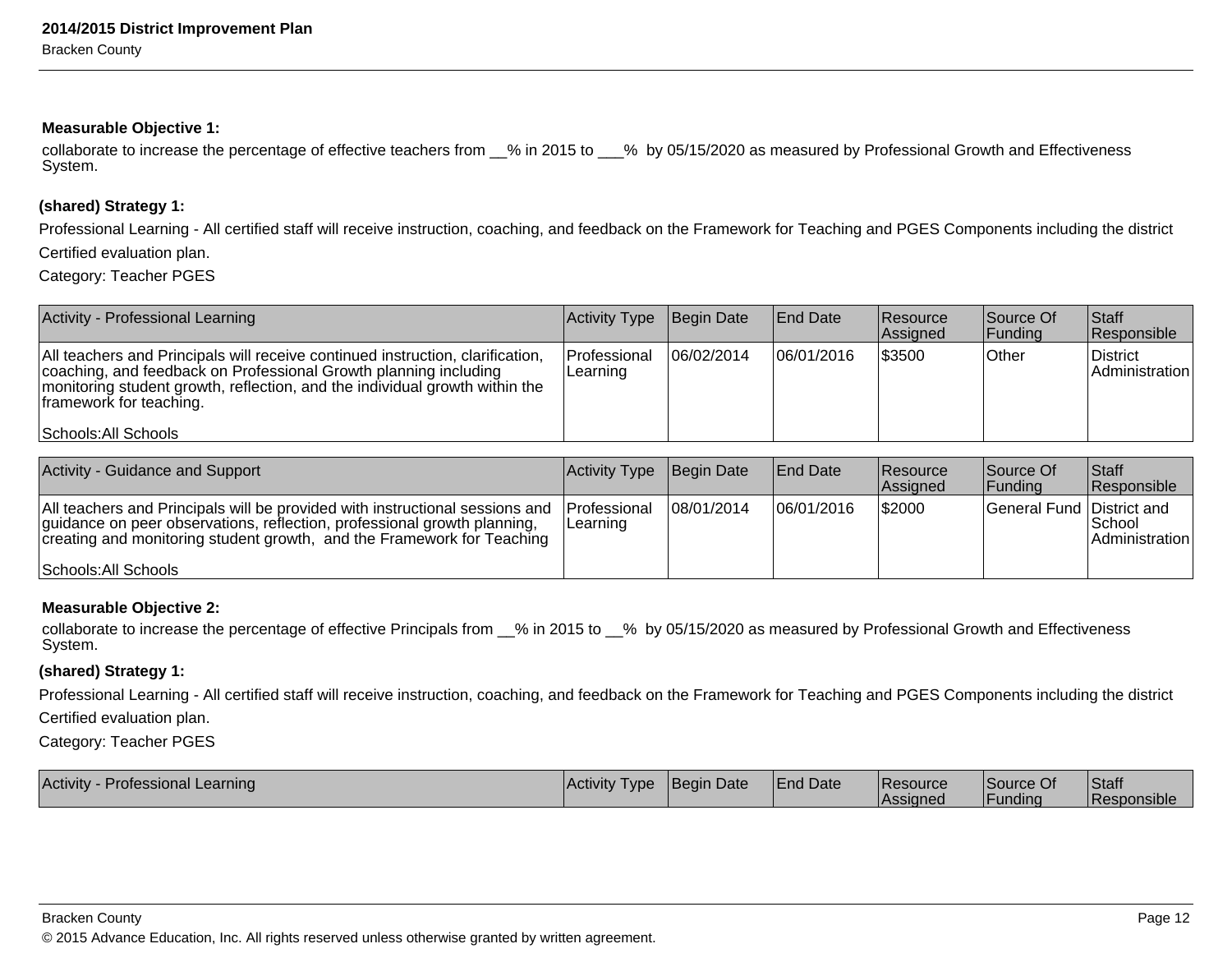Bracken County

| All teachers and Principals will receive continued instruction, clarification,<br>coaching, and feedback on Professional Growth planning including<br>monitoring student growth, reflection, and the individual growth within the<br>framework for teaching.<br>Schools: All Schools | Professional<br>Learning | 06/02/2014 | 06/01/2016      | \$3500               | Other                     | District<br>Administration  |
|--------------------------------------------------------------------------------------------------------------------------------------------------------------------------------------------------------------------------------------------------------------------------------------|--------------------------|------------|-----------------|----------------------|---------------------------|-----------------------------|
| <b>Activity - Guidance and Support</b>                                                                                                                                                                                                                                               | Activity Type            | Begin Date | <b>End Date</b> | Resource<br>Assigned | Source Of<br> Fundina     | <b>Staff</b><br>Responsible |
| All teachers and Principals will be provided with instructional sessions and<br>quidance on peer observations, reflection, professional growth planning,<br>creating and monitoring student growth, and the Framework for Teaching                                                   | Professional<br>Learning | 08/01/2014 | 06/01/2016      | 52000                | General Fund District and | School<br>Administration    |
| Schools: All Schools                                                                                                                                                                                                                                                                 |                          |            |                 |                      |                           |                             |

#### **Strategy 2:**

PPGES - Principals will receive instructional sessions, coaching, guidance, and feedback on the PPGES and the components of the District Certified Evaluation Plan. Category: Principal PGES

| <b>Activity - Professional Growth</b>                                                                                                                                                                                                                                                  | Activity Type Begin Date  |            | <b>End Date</b> | <b>Resource</b><br>Assigned | Source Of<br>Funding | <b>Staff</b><br>Responsible                    |
|----------------------------------------------------------------------------------------------------------------------------------------------------------------------------------------------------------------------------------------------------------------------------------------|---------------------------|------------|-----------------|-----------------------------|----------------------|------------------------------------------------|
| Principals will receive continued instructional sessions, guidance,<br>coaching, and feedback on components of PPGES growth planning<br>including student growth components, self reflection, usage of Val Ed<br>360/Tell Kentucky, site visits, and CIITS Eds<br>Schools: All Schools | lProfessional<br>Learning | 01/01/2015 | 05/13/2016      | 1\$1500                     | <b>Other</b>         | Superintende<br>Int/District<br>Administration |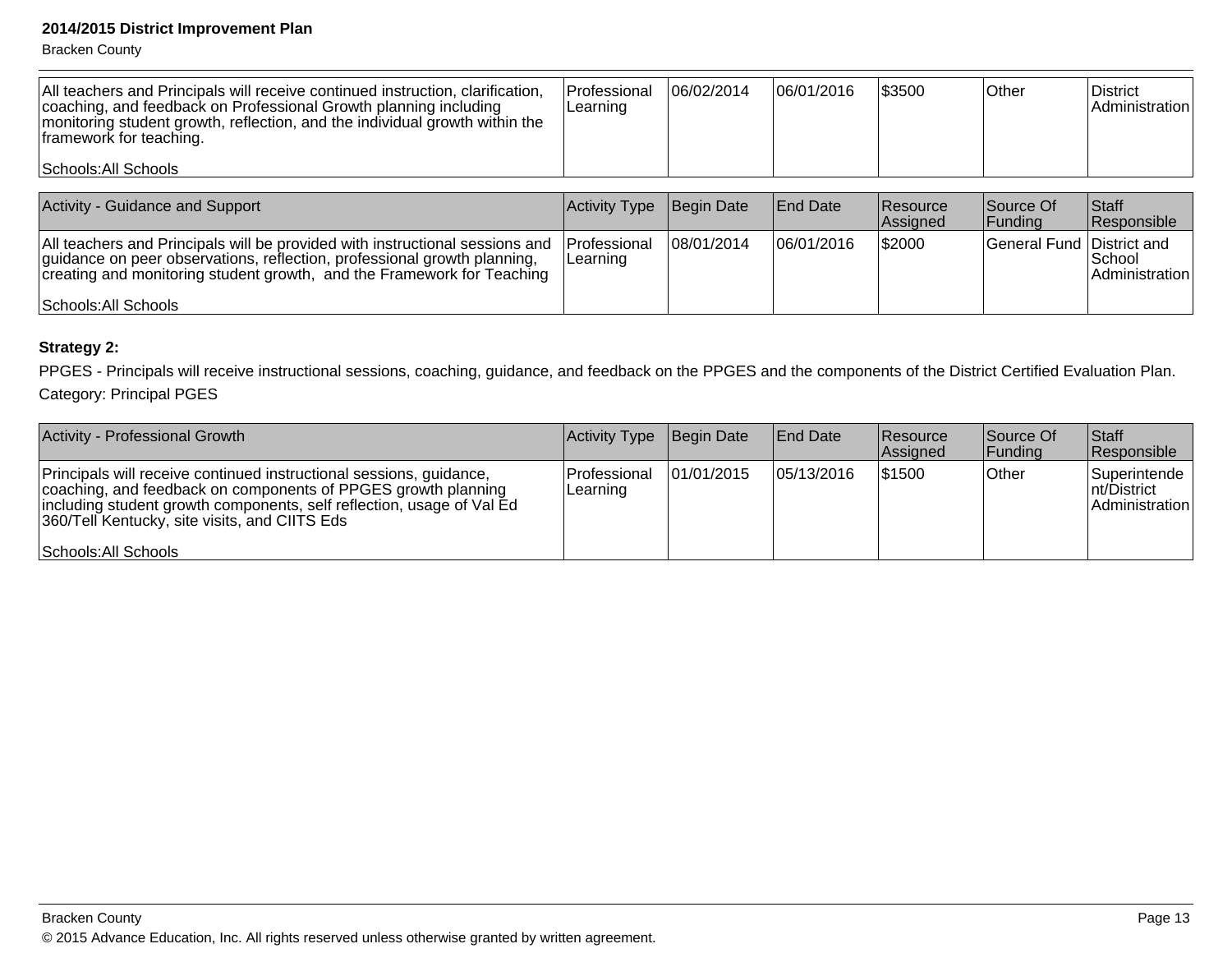## **Activity Summary by Funding Source**

## **Below is a breakdown of your activities by funding source**

### **Title I Part A**

| <b>Activity Name</b>  | Activity Description                                                                                                                                                                                                                                                                                                                                                   | <b>Activity Type</b>           | <b>Begin Date</b> | <b>End Date</b> | Resource<br>Assigned | Staff<br>Responsible                                                                         |
|-----------------------|------------------------------------------------------------------------------------------------------------------------------------------------------------------------------------------------------------------------------------------------------------------------------------------------------------------------------------------------------------------------|--------------------------------|-------------------|-----------------|----------------------|----------------------------------------------------------------------------------------------|
| RTI                   | Facilitate the use of a variety of data sources to identify tier<br>groups, interventions, and effectiveness of those<br>interventions at the elementary and middle school level<br>including providing resources for universal screening and<br>area specific interventions to target students needs. Each<br>school's hierarchy will be identified and communicated. | Academic<br>Support<br>Program | 01/06/2014        | 05/31/2016      | \$2500               | Leadership<br>Team<br>School<br>Principals<br>Elementary<br>and Middle<br>School<br>teachers |
| <b>Home Visits</b>    | Provide 1 Hour of professional development in the area of<br>effective communication and diversity to increase home<br>school communication factors by 25% in each school as<br>measured through staff and parent post visit surveys. After<br>professional learning school teams will complete assigned<br>home visits on the district wide home visit day.           | Parent<br>Involvement          | 06/03/2013        | 08/28/2015      | \$1000               | Superintende<br>nt<br>Home Visit<br>lCommittee                                               |
| Offerings             | Continue facilitation and support of Advance Placement<br>(including open enrollment, recruitment, and retention of<br>students in multiple offerings), dual credit, accelerated<br>elective options, college courses, and vocational courses.                                                                                                                         | Academic<br>Support<br>Program | 12/16/2013        | 12/30/2015      | \$500                | Ap/College/C<br>TE teachers                                                                  |
| <b>Best Practices</b> | All schools will participate in algned, research based<br>professional learning focused on best practices in math and<br>reading across the curriculum.                                                                                                                                                                                                                | Academic<br>Support<br>Program | 08/08/2013        | 12/31/2015      | \$1500               | School<br>Administration<br><b>District</b><br>Leadership<br>Team<br>Classroom<br>Teachers   |
|                       |                                                                                                                                                                                                                                                                                                                                                                        |                                |                   | <b>Total</b>    | \$5500               |                                                                                              |

#### **No Funding Required**

| <b>Activity Name</b> | <b>Activity Description</b> | Activity<br>I vpe | <b>IBegin Date</b> | <b>End Date</b> | <b>Resource</b><br><b>Assigned</b> | Staff<br><b>Responsible</b> |
|----------------------|-----------------------------|-------------------|--------------------|-----------------|------------------------------------|-----------------------------|
|----------------------|-----------------------------|-------------------|--------------------|-----------------|------------------------------------|-----------------------------|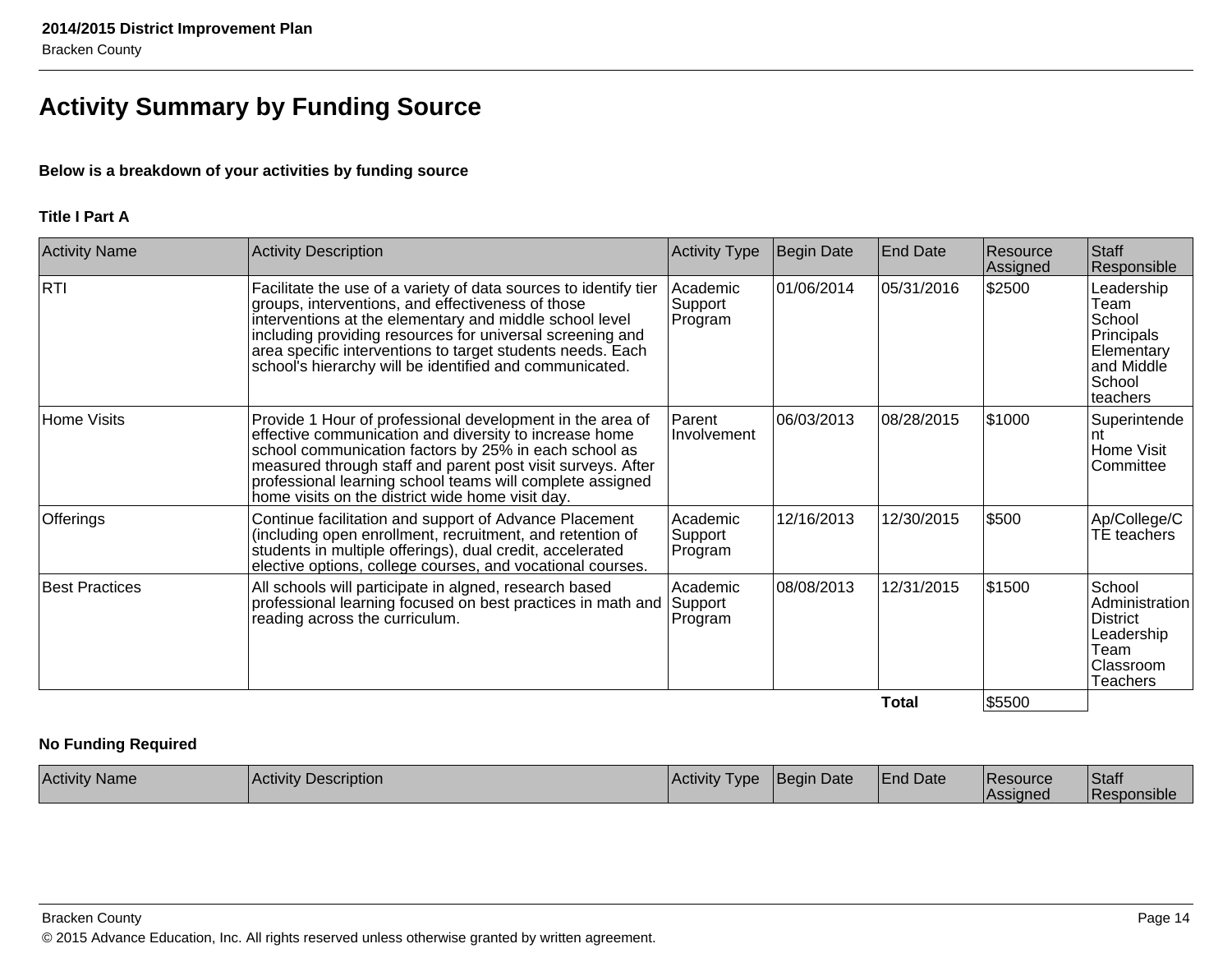|                          |                                                                                                                                                                                                                                                                                                                                                                                                 |                                       |            | <b>Total</b> | \$0  |                                                                                                |
|--------------------------|-------------------------------------------------------------------------------------------------------------------------------------------------------------------------------------------------------------------------------------------------------------------------------------------------------------------------------------------------------------------------------------------------|---------------------------------------|------------|--------------|------|------------------------------------------------------------------------------------------------|
| <b>CCR Interventions</b> | Identify and implement remediation strategies for students<br>not meeting College, Career, of College and Career<br>Readiness Standards and Benchmarks.                                                                                                                                                                                                                                         | Career<br>Preparation/O<br>rientation | 08/01/2012 | 12/30/2015   | l\$0 | School Level<br>Administration<br>. Remediation<br><b>Teachers</b>                             |
| <b>CIITS Learning</b>    | Disseminate CIITS training opportunities that currently exist<br>and monitor particpation to increase usage. Teachers will<br>be provided with support in assessment creation and<br>sharing as well as assessment dissemination for student<br>growth                                                                                                                                          | Professional<br>Learning              | 08/08/2012 | 12/31/2015   | \$0  | <b>CIITS</b><br>Coordinator                                                                    |
| <b>ILP Targets</b>       | Increase the effective utiliation of the ILP including: Use of<br>ACT Prep feature, use of transition assessment features,<br>and provide middle school students with career pathway<br>information related to their ILP in order the make good<br>elective choices.                                                                                                                            | Career<br>Preparation/O<br>rientation | 01/06/2014 | 05/29/2015   | l\$0 | Middle and<br>High School<br>Guidance<br>Departments,<br><b>CTE</b><br>Teachers.               |
|                          | Performance Based Learning The District will explore performance based learning for<br>academically at risk students.                                                                                                                                                                                                                                                                           | Academic<br>Support<br>Program        | 01/06/2014 | 05/29/2015   | l\$0 | Instructional<br>Supervisor                                                                    |
| <b>Goal Setting</b>      | Target students on the Explore, Plan, ACT, and ILP that<br>report no plans to finish secondary school and no post<br>secondary education plans. Students will be matched with<br>mentors that will work with the student on goal setting,<br>importance of college/career planning, ILP process, and<br>employability skills. Student need will be further identified<br>through common survey. | Career<br>Preparation/O<br>rientation | 03/03/2014 | 05/29/2015   | l\$0 | Classroom<br>teachers<br>Community<br>Volunteers<br><b>FRYSC</b>                               |
| <b>Best Practices</b>    | Teachers will develop quality formative and summative<br>assessments aligned to state standards focusing on clarity<br>and depth of instruction/standards as measured through the Program<br>District Assessment Rubric.                                                                                                                                                                        | Academic<br>Support                   | 10/01/2013 | 12/31/2015   | \$0  | District<br>Assessment<br><b>Committee</b><br>School Level<br>Assessment<br>Committees         |
| <b>Learning Targets</b>  | Clear student friendly learning targets will be posted in each Academic<br>class and teachers will reference the learning targets<br>throughout the lesson to ensure students understanding of<br>the target and to make relevant connections to learning.                                                                                                                                      | Support<br>Program                    | 01/06/2014 | 06/02/2015   | l\$0 | All classroom<br>teachers and<br>school<br>Principals<br><b>District</b><br>Leadership<br>Team |

## **General Fund**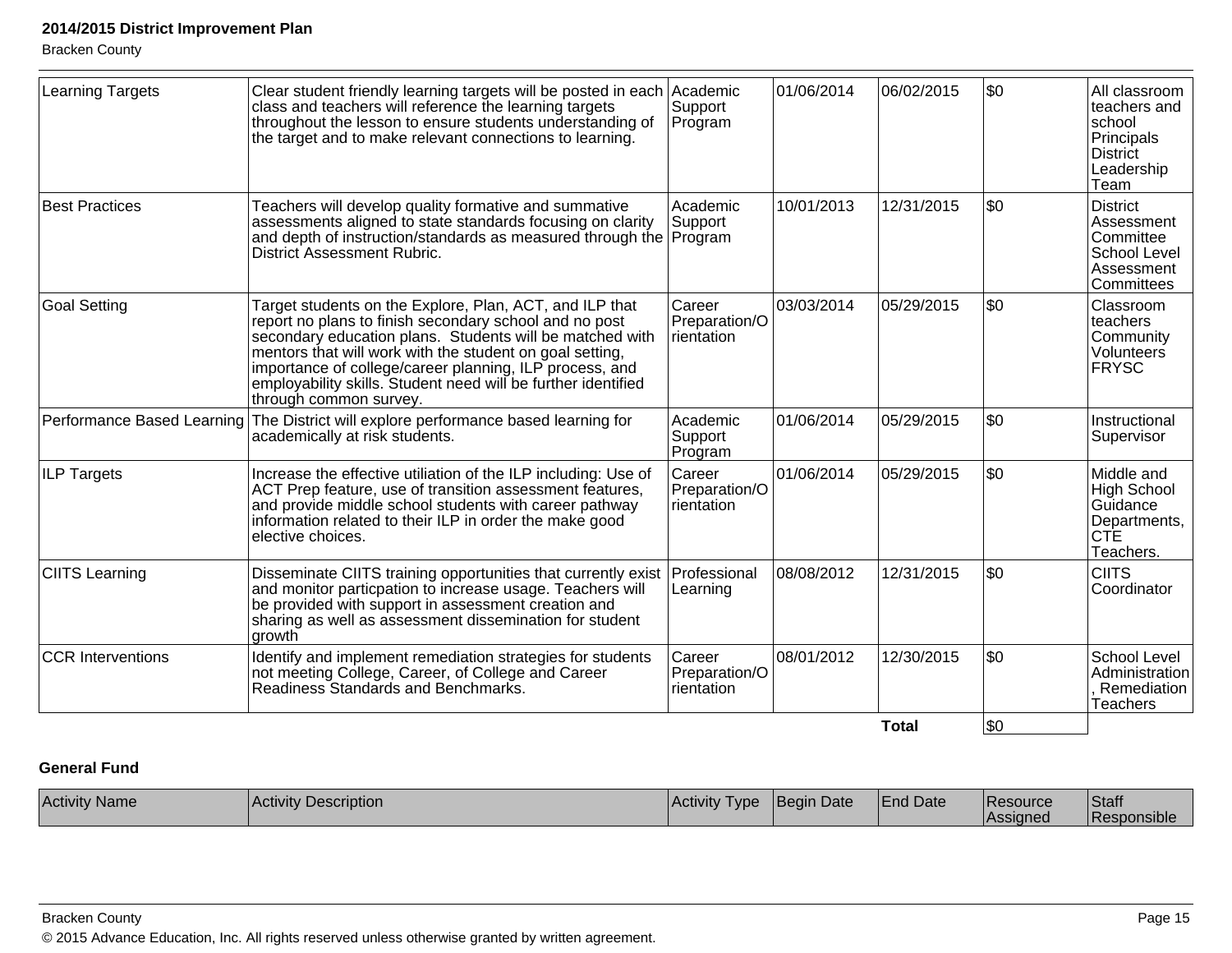| <b>Guidance and Support</b>  | All teachers and Principals will be provided with<br>instructional sessions and guidance on peer observations,<br>reflection, professional growth planning, creating and<br>monitoring student growth, and the Framework for<br>Teaching                                                                                                                                                     | Professional<br> Learning    | 08/01/2014 | 06/01/2016 | \$2000 | District and<br>School<br>Administration                                                               |
|------------------------------|----------------------------------------------------------------------------------------------------------------------------------------------------------------------------------------------------------------------------------------------------------------------------------------------------------------------------------------------------------------------------------------------|------------------------------|------------|------------|--------|--------------------------------------------------------------------------------------------------------|
| <b>Operation Preparation</b> | Develop, promote, and implement Operation Preparation for Career<br>8th and 10th Grade Students. Students will explore career<br>options by meeting with community members, industry<br>representatives, and post-secondary outreach groups to<br>expand their understanding of the importance of being<br>career and college ready. Students will also begin their<br>networking resources. | Preparation/O<br>Irientation | 01/01/2013 | 05/29/2015 | \$100  | Guidance<br>Department<br>land FRYSC<br>lto coordinate<br>Ibusiness<br>volunteers: all<br>school staff |
| <b>Parent Involvment</b>     | Inform parents of training opportunities and informational<br>sessions related to student achievement, special education,<br>college and career ready, ACT, financial aid, and family<br>participation nights.                                                                                                                                                                               | Community<br>Engagement      | 07/02/2012 | 12/31/2015 | \$250  | School Level<br>Administration                                                                         |
|                              |                                                                                                                                                                                                                                                                                                                                                                                              |                              |            | Total      | \$2350 |                                                                                                        |

## **Grant Funds**

| <b>Activity Name</b>            | <b>Activity Description</b>                                                                                                                                                                                                                                                                                                                                                                                                                                                                                                                                                                                                                     | <b>Activity Type</b>             | Begin Date | <b>End Date</b> | Resource<br>Assigned | Staff<br>Responsible                                                                                      |
|---------------------------------|-------------------------------------------------------------------------------------------------------------------------------------------------------------------------------------------------------------------------------------------------------------------------------------------------------------------------------------------------------------------------------------------------------------------------------------------------------------------------------------------------------------------------------------------------------------------------------------------------------------------------------------------------|----------------------------------|------------|-----------------|----------------------|-----------------------------------------------------------------------------------------------------------|
| <b>Strategic Planning</b>       | Schools will be supported in developing strategic plans for<br>analyzing failure rates across the district including students<br>at risk of dropping out of schol by determining barriers to<br>learning through the use of the PTGT and other district<br>identified/created tools in grades K-12.                                                                                                                                                                                                                                                                                                                                             | Behavioral<br>Support<br>Program | 01/06/2014 | 12/31/2015      | \$1000               | FRYSC<br>Coordinator,<br>Guidance<br>Department,<br>DPP/Instructi<br>lonal<br>Supervisor,<br>Principal(s) |
| <b>Truancy Diversion</b>        | Students will be referred to the Truancy Diversion Program<br>prior to court involvement to assist students in making<br>successful choices and increase engagement within<br>academic and behavioral settings. Students with 3 or more<br>unexcused absences will be referred to the program by the<br>DPP.<br>Students and Parents will be referred to the Bracken<br>County Schools Truancy Diversion Program prior to court<br>involvement to involve parents and students in making<br>correct choices and to remove barriers from attending<br>school. Reaching students sooner will lead to a lower<br>dropout rate when they get older. | Behavioral<br>Support<br>Program | 10/01/2012 | 12/31/2015      | \$2500               | DPP,<br>Guidance<br>Department,<br> FRYSC<br>Coordinator,<br>Student<br>Advocate                          |
| Targeted Assistance<br>Programs | Facilitate the implementation of targeted assistance<br>programs at all schools to serve the students determined to<br>be at risk(Comprehend School Based Therapy, Social Skills   Program<br>Instruction, etc.)                                                                                                                                                                                                                                                                                                                                                                                                                                | Behavioral<br>Support            | 03/03/2014 | 12/31/2015      | \$2500               | Guidance<br> Counselor,<br>Principal,<br>Instructional<br>Supervisor,<br><b>FRYSC</b>                     |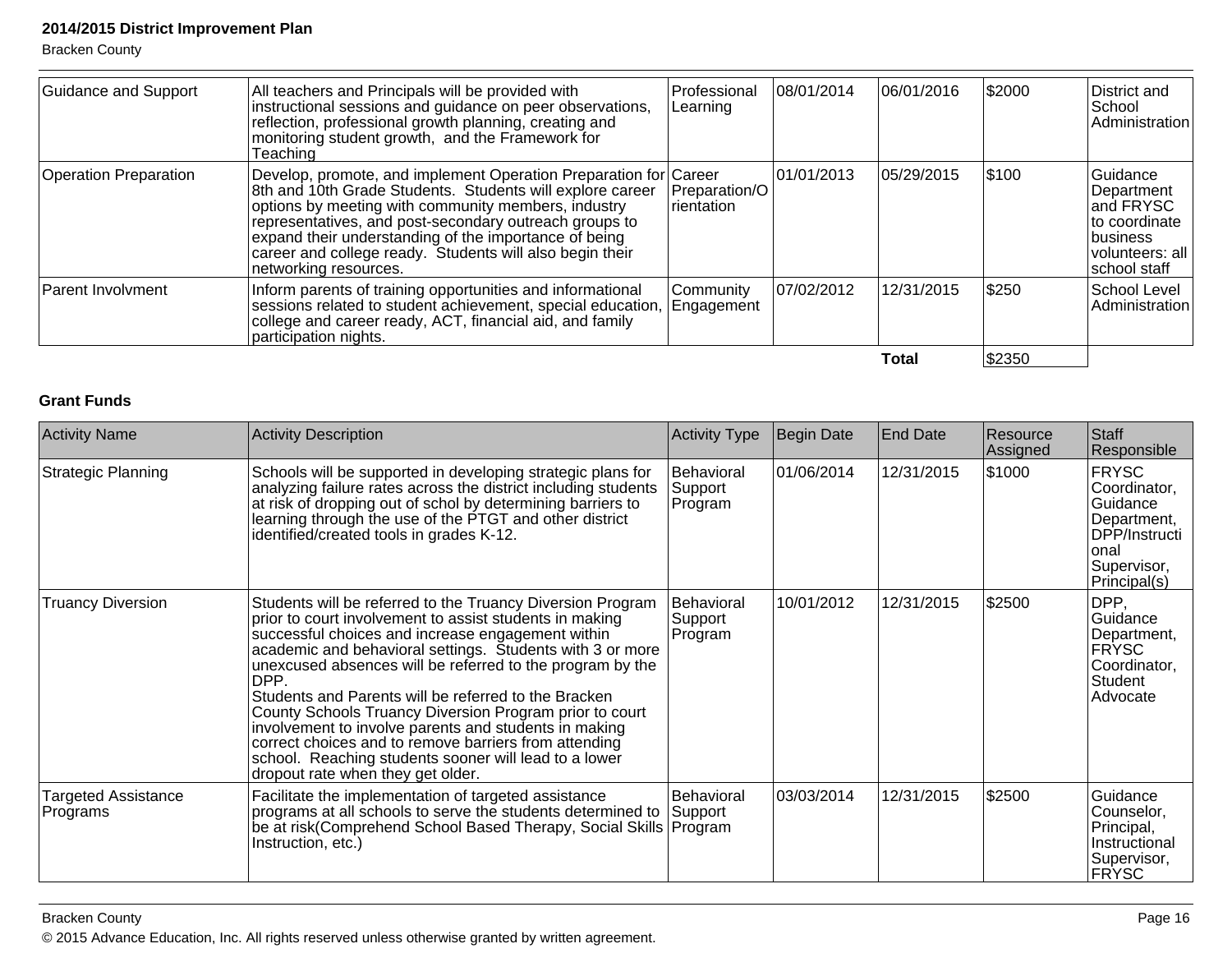Bracken County

| Gifted and Talented                     | Increase, at each grade level, the opportunities for which<br>GT students ca access, through differentiation, field<br>experiences, projects, etc so that they may increase their<br>proficiency ratings in the area of giftedness by the<br>continued development and refinement of District GT<br>procedures. | Academic<br>Support<br>Program         | 10/10/2013  | 105/31/2016 | \$21000 | GT<br>lCoordinator<br>Superintende<br>Int         |
|-----------------------------------------|-----------------------------------------------------------------------------------------------------------------------------------------------------------------------------------------------------------------------------------------------------------------------------------------------------------------|----------------------------------------|-------------|-------------|---------|---------------------------------------------------|
| Credit Recovery Program                 | Facilitate the implementation, funding, and annual review of<br>Credit Recovery Program for students who have not<br>succeeded in grades 9-12. On-Line Curriculum will be<br>utilized.                                                                                                                          | <b>Academic</b><br>Support<br> Program | 103/03/2014 | 05/31/2016  | \$2500  | Guidance<br>Counselor                             |
| Job Shadowing and Career<br>Exploration | Students will have the opportunity to shadow professionals<br>in careers that they have indicated an interest in based on<br>their ILP. Students will also have the opportunity to meet<br>and ask questions to people in their chosen career field.                                                            | lCareer<br>Preparation/O<br>rientation | 03/03/2014  | 06/15/2015  | \$2500  | Guidance<br> Counselor.<br> FRYSC <br>Coordinator |
|                                         |                                                                                                                                                                                                                                                                                                                 |                                        |             | Total       | \$32000 |                                                   |

#### **IDEA**

| <b>Activity Name</b>                     | <b>Activity Description</b>                                                                                                                                                                                                                                                                          | <b>Activity Type</b>         | Begin Date  | <b>End Date</b> | Resource<br> Assigned | Staff<br>Responsible                                 |
|------------------------------------------|------------------------------------------------------------------------------------------------------------------------------------------------------------------------------------------------------------------------------------------------------------------------------------------------------|------------------------------|-------------|-----------------|-----------------------|------------------------------------------------------|
| Co-teaching                              | Pilot special education staff and partner teachers will utilize<br>best practices of co-teaching through embedded<br>professional development and walk throughs to strengthen<br>co-teaching leading to an increase in the number of special<br>education students meeting proficiency across areas. | Policy and<br><b>Process</b> | 06/02/2014  | 12/30/2015      | \$2000                | <b>DoSE</b><br><b>Pilot Staff</b>                    |
| Assistive Technology                     | Teachers may attend sessions each quarter related to types<br>of assistive technology, how to use the assistive<br>technology, and how to incorporate the technology into daily<br>products. Sessions will include Guidance Document for<br>Assistive technology                                     | Technology                   | 05/01/2015  | 12/30/2016      | \$250                 | DoSE                                                 |
| <b>Specially Designed</b><br>Instruction | All special education staff will increase repertoire and<br>fidelity of specially designed instruction as measured<br>through progress monitoring.                                                                                                                                                   | Professional<br>Learning     | 101/01/2015 | 05/31/2016      | \$2000                | <b>DoSe</b><br>Special<br>Education<br>Teachers      |
| <b>Progress Monitoring</b>               | Special Education Staff will continue to utilize a district wide Other<br>progress monitoring tool. 50% of each special education<br>teacher's caseload will be monitored through review twice<br>annualy.                                                                                           |                              | 06/02/2014  | 05/31/2016      | 51000                 | <b>DoSE</b><br>Special<br>Education<br>Faculty/Staff |
|                                          |                                                                                                                                                                                                                                                                                                      |                              |             | Total           | \$5250                |                                                      |

## **Other**

| Activity    | <b>Description</b> | Activity | Date | <sup>1</sup> Date | <b>IResource</b> | Staff    |
|-------------|--------------------|----------|------|-------------------|------------------|----------|
| <b>Name</b> | l Activity         | l VDE    | Bear | =nd               | <b>Assigned</b>  | $\cdots$ |

Bracken County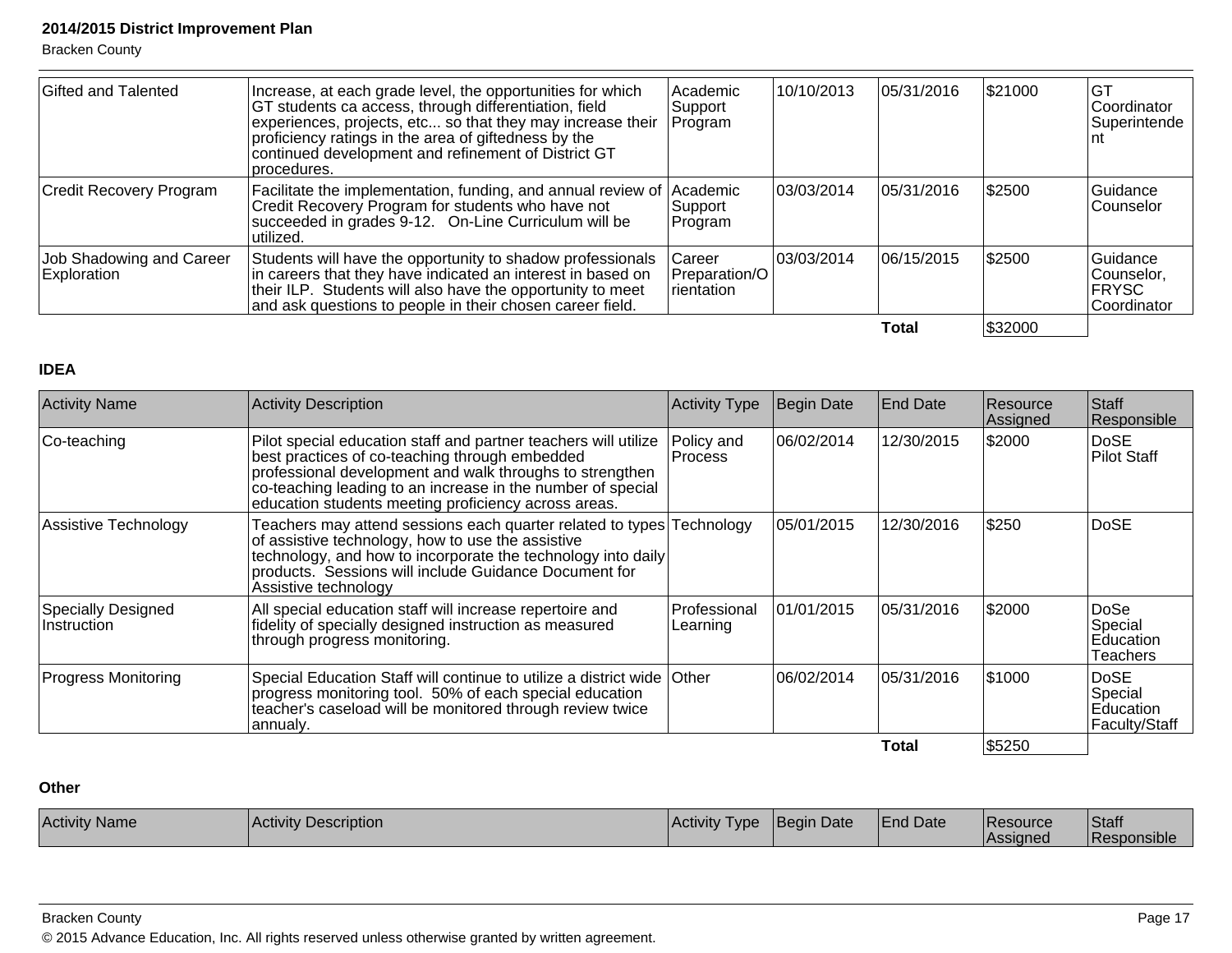Bracken County

| Professional Growth   | Principals will receive continued instructional sessions,<br>guidance, coaching, and feedback on components of<br><b>PPGES</b> growth planning including student growth<br>components, self reflection, usage of Val Ed 360/Tell<br>Kentucky, site visits, and CIITS Eds | Professional<br> Learning | 01/01/2015 | 05/13/2016 | \$1500  | Superintende<br>nt/District<br>Administration |
|-----------------------|--------------------------------------------------------------------------------------------------------------------------------------------------------------------------------------------------------------------------------------------------------------------------|---------------------------|------------|------------|---------|-----------------------------------------------|
| Professional Learning | All teachers and Principals will receive continued<br>instruction, clarification, coaching, and feedback on<br>Professional Growth planning including monitoring student<br>growth, reflection, and the individual growth within the<br>framework for teaching.          | Professional<br>Learning  | 06/02/2014 | 06/01/2016 | 1\$3500 | District<br>Administration                    |
|                       |                                                                                                                                                                                                                                                                          |                           |            | Total      | \$5000  |                                               |

## **Race to the Top**

| <b>Activity Name</b> | Activity Description                                                                                                                                   | <b>Activity Type</b>         | Begin Date | <b>End Date</b> | Resource<br>Assigned | Staff<br>Responsible                                                                                                                                                                |
|----------------------|--------------------------------------------------------------------------------------------------------------------------------------------------------|------------------------------|------------|-----------------|----------------------|-------------------------------------------------------------------------------------------------------------------------------------------------------------------------------------|
| ∣Assessment          | Teachers will utilize CIITS assessment features to analyze<br>student level data for student, teacher and district wide<br>instructional improvements. | Policy and<br><b>Process</b> | 01/06/2014 | 12/31/2015      | \$1799               | <b>CIITS</b><br>Coordinator,<br>District<br><b>Assessment</b><br>Coordinator<br>and District<br><b>Assessment</b><br>Committee,<br>School Level<br><b>Assessment</b><br>Committees. |
|                      |                                                                                                                                                        |                              |            | <b>Total</b>    | \$1799               |                                                                                                                                                                                     |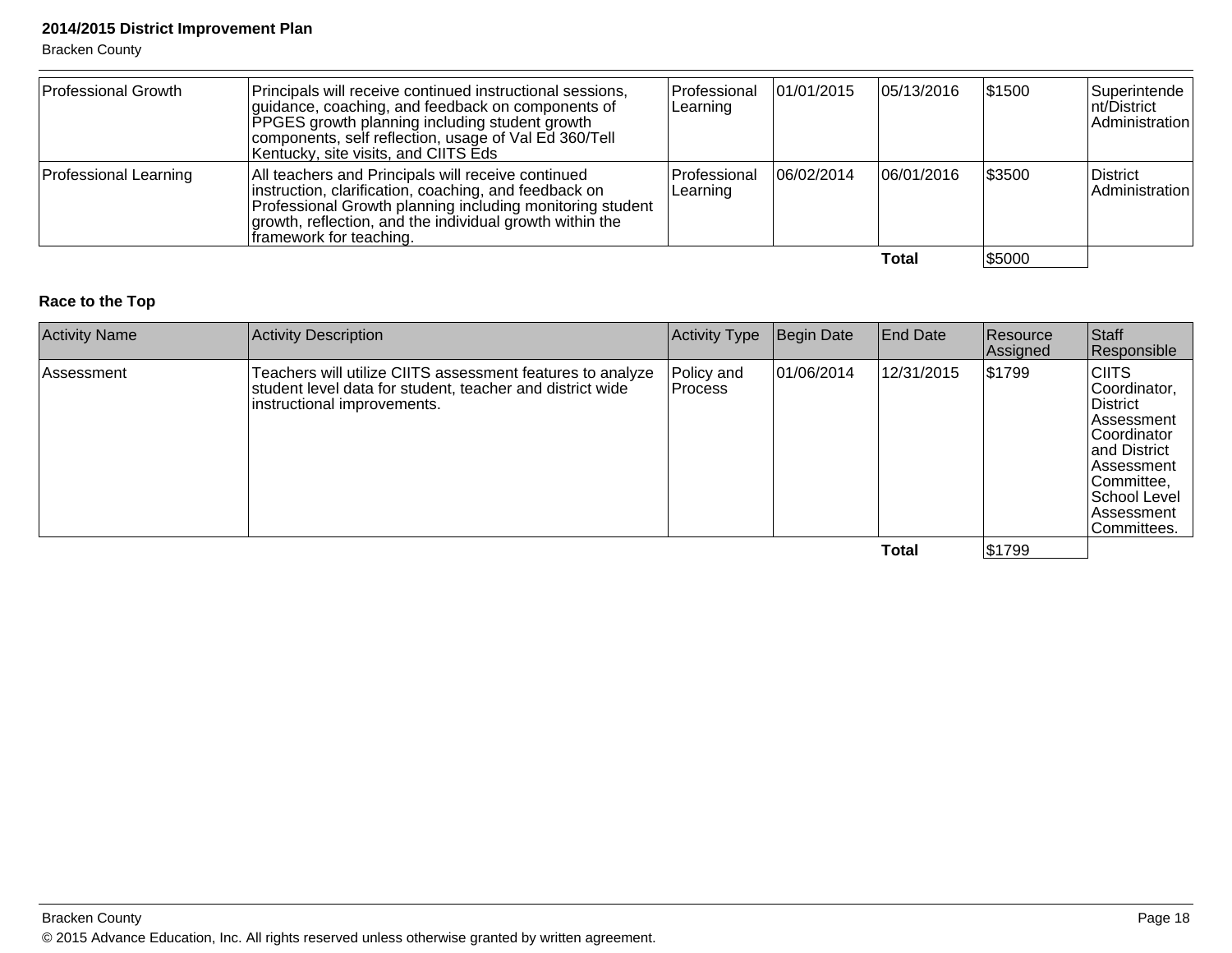## **Activity Summary by School**

## **Below is a breakdown of activity by school.**

#### **All Schools**

| <b>Activity Name</b>         | <b>Activity Description</b>                                                                                                                                                                                                                                                                                                                                                                                                                                                                                                                                                                                                                     | <b>Activity Type</b>             | Begin Date | <b>End Date</b> | Resource<br>Assigned | Staff<br>Responsible                                                                                                                                           |
|------------------------------|-------------------------------------------------------------------------------------------------------------------------------------------------------------------------------------------------------------------------------------------------------------------------------------------------------------------------------------------------------------------------------------------------------------------------------------------------------------------------------------------------------------------------------------------------------------------------------------------------------------------------------------------------|----------------------------------|------------|-----------------|----------------------|----------------------------------------------------------------------------------------------------------------------------------------------------------------|
| <b>CIITS Learning</b>        | Disseminate CIITS training opportunities that currently exist<br>and monitor particpation to increase usage. Teachers will<br>be provided with support in assessment creation and<br>sharing as well as assessment dissemination for student<br>growth                                                                                                                                                                                                                                                                                                                                                                                          | Professional<br>Learning         | 08/08/2012 | 12/31/2015      | \$0                  | <b>CIITS</b><br>Coordinator                                                                                                                                    |
| Assessment                   | Teachers will utilize CIITS assessment features to analyze<br>student level data for student, teacher and district wide<br>instructional improvements.                                                                                                                                                                                                                                                                                                                                                                                                                                                                                          | Policy and<br>Process            | 01/06/2014 | 12/31/2015      | \$1799               | <b>CIITS</b><br>Coordinator,<br>District<br>Assessment<br>Coordinator<br>and District<br>Assessment<br>Committee,<br>School Level<br>Assessment<br>Committees. |
| <b>Truancy Diversion</b>     | Students will be referred to the Truancy Diversion Program<br>prior to court involvement to assist students in making<br>successful choices and increase engagement within<br>academic and behavioral settings. Students with 3 or more<br>unexcused absences will be referred to the program by the<br>DPP.<br>Students and Parents will be referred to the Bracken<br>County Schools Truancy Diversion Program prior to court<br>involvement to involve parents and students in making<br>correct choices and to remove barriers from attending<br>school. Reaching students sooner will lead to a lower<br>dropout rate when they get older. | Behavioral<br>Support<br>Program | 10/01/2012 | 12/31/2015      | \$2500               | DPP,<br>Guidance<br>Department,<br><b>FRYSC</b><br>Coordinator,<br>Student<br>Advocate                                                                         |
| <b>Operation Preparation</b> | Develop, promote, and implement Operation Preparation for Career<br>8th and 10th Grade Students. Students will explore career<br>options by meeting with community members, industry<br>representatives, and post-secondary outreach groups to<br>expand their understanding of the importance of being<br>career and college ready. Students will also begin their<br>networking resources.                                                                                                                                                                                                                                                    | Preparation/O<br>rientation      | 01/01/2013 | 05/29/2015      | 5100                 | Guidance<br>Department<br>and FRYSC<br>to coordinate<br>business<br>volunteers: all<br>school staff                                                            |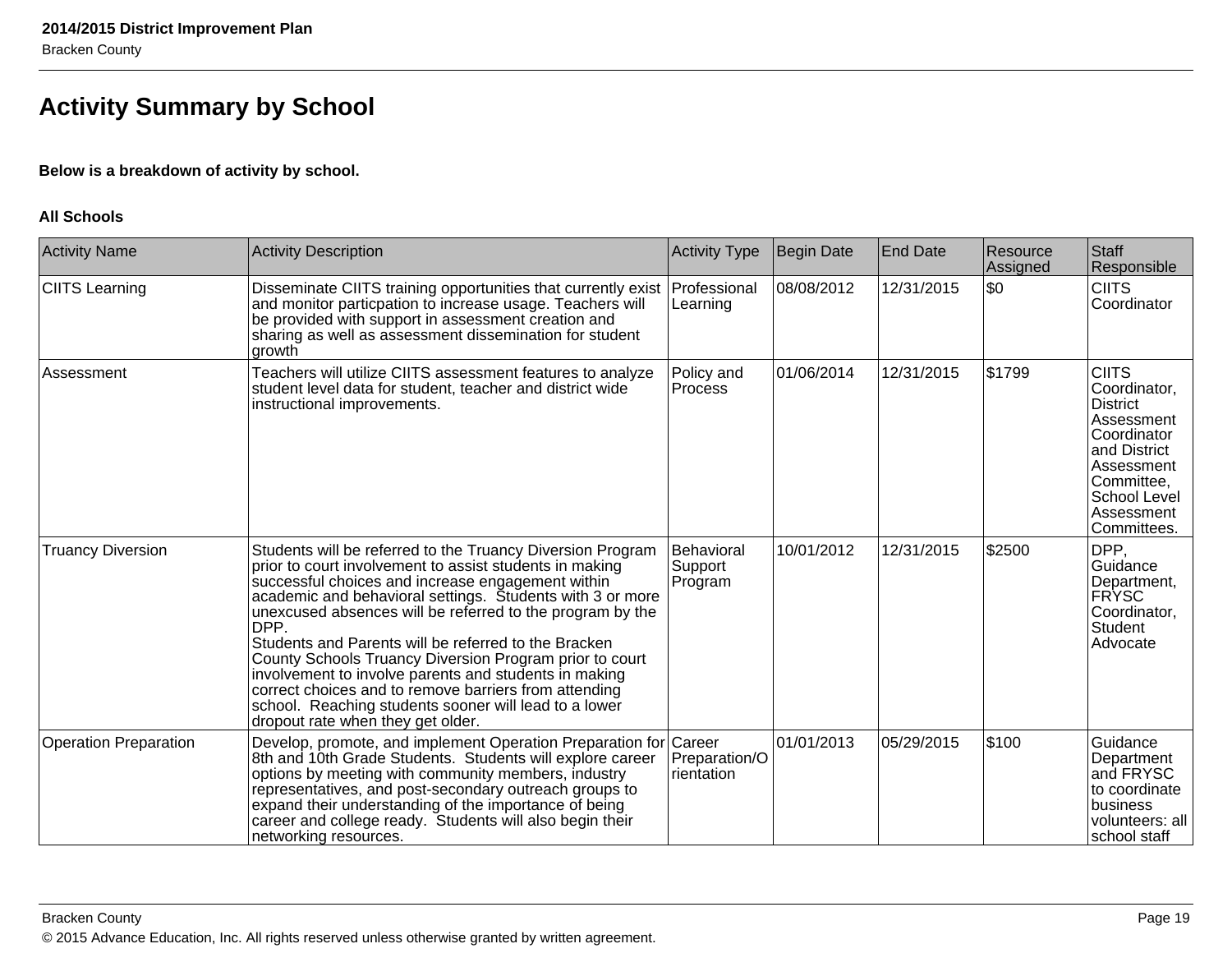| <b>Best Practices</b>      | All schools will participate in algned, research based<br>professional learning focused on best practices in math and Support<br>reading across the curriculum.                                                                                                                                                                                              | Academic<br>Program              | 08/08/2013 | 12/31/2015 | \$1500 | School<br>Administration<br><b>District</b><br>Leadership<br>Team<br>Classroom<br><b>Teachers</b>               |
|----------------------------|--------------------------------------------------------------------------------------------------------------------------------------------------------------------------------------------------------------------------------------------------------------------------------------------------------------------------------------------------------------|----------------------------------|------------|------------|--------|-----------------------------------------------------------------------------------------------------------------|
| <b>Best Practices</b>      | Teachers will develop quality formative and summative<br>assessments aligned to state standards focusing on clarity<br>and depth of instruction/standards as measured through the Program<br>District Assessment Rubric.                                                                                                                                     | Academic<br>Support              | 10/01/2013 | 12/31/2015 | \$0    | <b>District</b><br>Assessment<br>Committee<br>School Level<br>Assessment<br>Committees                          |
| <b>Strategic Planning</b>  | Schools will be supported in developing strategic plans for<br>analyzing failure rates across the district including students<br>at risk of dropping out of schol by determining barriers to<br>learning through the use of the PTGT and other district<br>identified/created tools in grades K-12.                                                          | Behavioral<br>Support<br>Program | 01/06/2014 | 12/31/2015 | \$1000 | <b>FRYSC</b><br>Coordinator,<br>Guidance<br>Department,<br>DPP/Instructi<br>onal<br>Supervisor,<br>Principal(s) |
| <b>Home Visits</b>         | Provide 1 Hour of professional development in the area of<br>effective communication and diversity to increase home<br>school communication factors by 25% in each school as<br>measured through staff and parent post visit surveys. After<br>professional learning school teams will complete assigned<br>home visits on the district wide home visit day. | Parent<br>Involvement            | 06/03/2013 | 08/28/2015 | \$1000 | Superintende<br>nt<br>Home Visit<br>Committee                                                                   |
| Parent Involvment          | Inform parents of training opportunities and informational<br>sessions related to student achievement, special education, Engagement<br>college and career ready, ACT, financial aid, and family<br>participation nights.                                                                                                                                    | Community                        | 07/02/2012 | 12/31/2015 | \$250  | School Level<br>Administration                                                                                  |
| <b>Progress Monitoring</b> | Special Education Staff will continue to utilize a district wide Other<br>progress monitoring tool. 50% of each special education<br>teacher's caseload will be monitored through review twice<br>annualy.                                                                                                                                                   |                                  | 06/02/2014 | 05/31/2016 | \$1000 | <b>DoSE</b><br>Special<br>Education<br>Faculty/Staff                                                            |
| Co-teaching                | Pilot special education staff and partner teachers will utilize<br>best practices of co-teaching through embedded<br>professional development and walk throughs to strengthen<br>co-teaching leading to an increase in the number of special<br>education students meeting proficiency across areas.                                                         | Policy and<br><b>Process</b>     | 06/02/2014 | 12/30/2015 | \$2000 | <b>DoSE</b><br><b>Pilot Staff</b>                                                                               |
| <b>Learning Targets</b>    | Clear student friendly learning targets will be posted in each Academic<br>class and teachers will reference the learning targets<br>throughout the lesson to ensure students understanding of<br>the target and to make relevant connections to learning.                                                                                                   | Support<br>Program               | 01/06/2014 | 06/02/2015 | \$0    | All classroom<br>teachers and<br>school<br>Principals<br><b>District</b><br>Leadership<br> Team                 |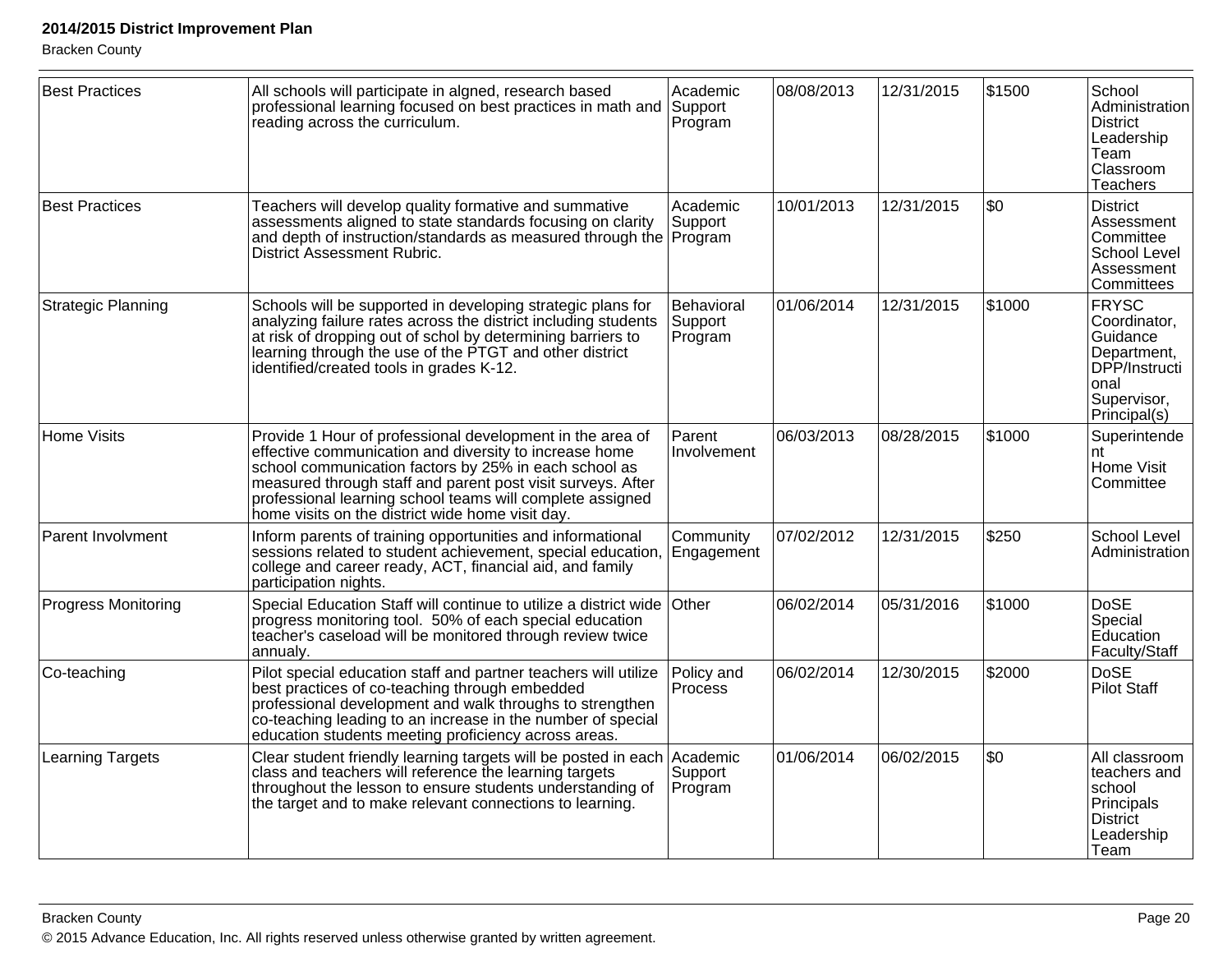| <b>Gifted and Talented</b>               | Increase, at each grade level, the opportunities for which<br>GT students ca access, through differentiation, field<br>experiences, projects, etc so that they may increase their<br>proficiency ratings in the area of giftedness by the<br>continued development and refinement of District GT<br>procedures. | Academic<br>Support<br>Program | 10/10/2013 | 05/31/2016   | \$21000 | GT<br>Coordinator<br>Superintende<br>nt                                              |
|------------------------------------------|-----------------------------------------------------------------------------------------------------------------------------------------------------------------------------------------------------------------------------------------------------------------------------------------------------------------|--------------------------------|------------|--------------|---------|--------------------------------------------------------------------------------------|
|                                          | Performance Based Learning The District will explore performance based learning for<br>academically at risk students.                                                                                                                                                                                           | Academic<br>Support<br>Program | 01/06/2014 | 05/29/2015   | \$0     | Instructional<br>Supervisor                                                          |
| <b>Targeted Assistance</b><br>Programs   | Facilitate the implementation of targeted assistance<br>programs at all schools to serve the students determined to<br>be at risk(Comprehend School Based Therapy, Social Skills   Program<br>Instruction, etc.)                                                                                                | Behavioral<br>Support          | 03/03/2014 | 12/31/2015   | \$2500  | Guidance<br>Counselor,<br>Principal,<br>Instructional<br>Supervisor,<br><b>FRYSC</b> |
| <b>Professional Learning</b>             | All teachers and Principals will receive continued<br>instruction, clarification, coaching, and feedback on<br>Professional Growth planning including monitoring student<br>growth, reflection, and the individual growth within the<br>framework for teaching.                                                 | Professional<br>Learning       | 06/02/2014 | 06/01/2016   | \$3500  | <b>District</b><br>Administration                                                    |
| <b>Guidance and Support</b>              | All teachers and Principals will be provided with<br>instructional sessions and guidance on peer observations,<br>reflection, professional growth planning, creating and<br>monitoring student growth, and the Framework for<br>Teaching                                                                        | Professional<br>Learning       | 08/01/2014 | 06/01/2016   | \$2000  | District and<br>School<br>Administration                                             |
| <b>Professional Growth</b>               | Principals will receive continued instructional sessions,<br>guidance, coaching, and feedback on components of<br>PPGES growth planning including student growth<br>components, self reflection, usage of Val Ed 360/Tell<br>Kentucky, site visits, and CIITS Eds                                               | Professional<br>Learning       | 01/01/2015 | 05/13/2016   | \$1500  | Superintende<br>nt/District<br>Administration                                        |
| Assistive Technology                     | Teachers may attend sessions each quarter related to types Technology<br>of assistive technology, how to use the assistive<br>technology, and how to incorporate the technology into daily<br>products. Sessions will include Guidance Document for<br>Assistive technology                                     |                                | 05/01/2015 | 12/30/2016   | \$250   | <b>DoSE</b>                                                                          |
| <b>Specially Designed</b><br>Instruction | All special education staff will increase repertoire and<br>fidelity of specially designed instruction as measured<br>through progress monitoring.                                                                                                                                                              | Professional<br>Learning       | 01/01/2015 | 05/31/2016   | \$2000  | <b>DoSe</b><br>Special<br>Education<br><b>Teachers</b>                               |
|                                          |                                                                                                                                                                                                                                                                                                                 |                                |            | <b>Total</b> | \$43899 |                                                                                      |

## **Taylor Elementary School**

| <b>Activity Name</b> | .<br><b>Activity</b><br>Description | Activity<br>l vpe | 'Beain<br>Date | <b>End Date</b> | <b>IResource</b><br><i><b>Assigned</b></i> | Staff<br>$\cdots$<br>l Responsible |
|----------------------|-------------------------------------|-------------------|----------------|-----------------|--------------------------------------------|------------------------------------|
|                      |                                     |                   |                |                 |                                            |                                    |

Bracken County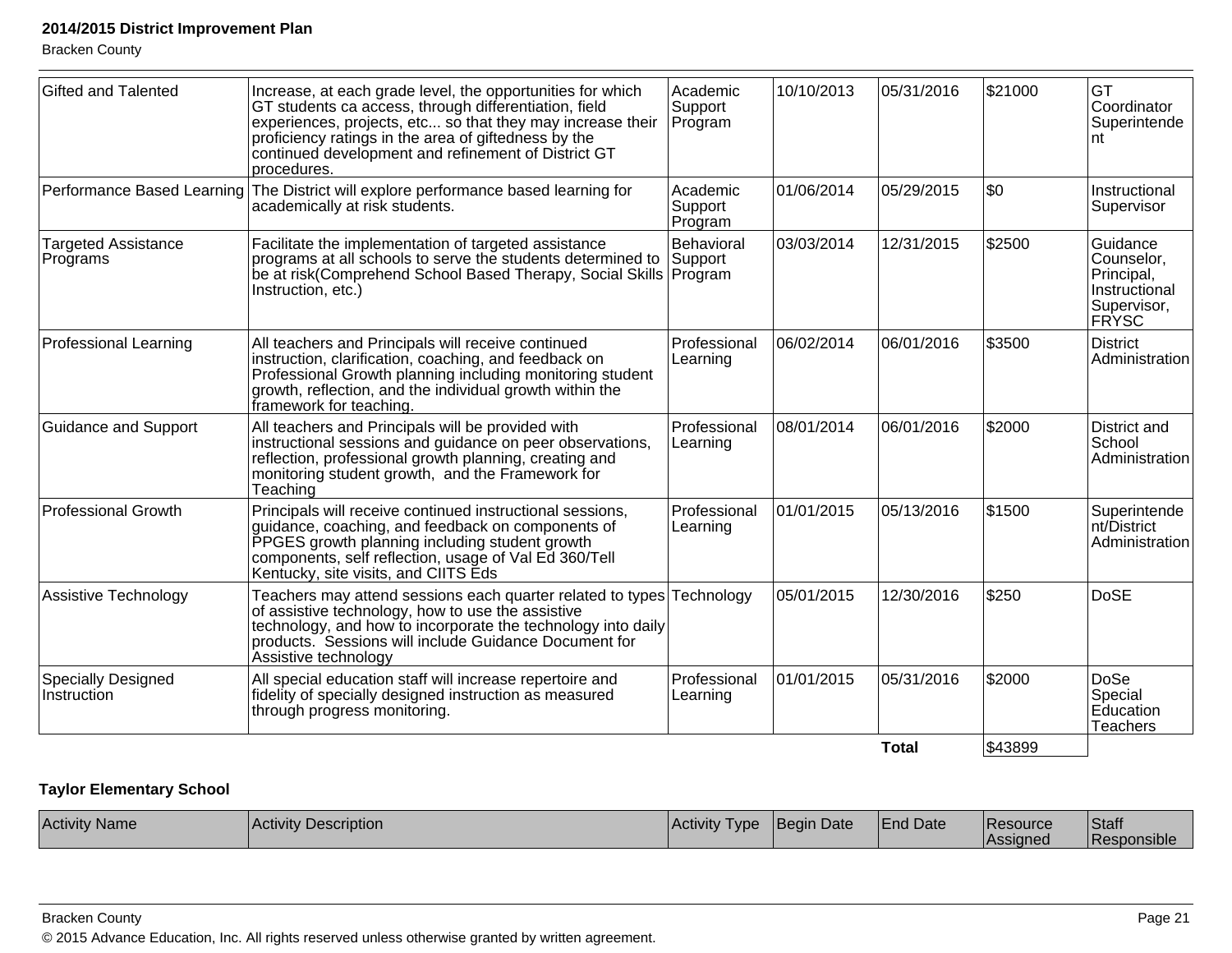| <b>RTI</b> | Facilitate the use of a variety of data sources to identify tier<br>groups, interventions, and effectiveness of those<br>interventions at the elementary and middle school level<br>including providing resources for universal screening and<br>area specific interventions to target students needs. Each<br>school's hierarchy will be identified and communicated. | lAcademic<br> Support_<br><b>Program</b> | 101/06/2014 | 05/31/2016   | \$2500 | Leadership<br>Team<br>School<br>Principals<br>Elementary<br>and Middle<br>l School<br>lteachers |
|------------|------------------------------------------------------------------------------------------------------------------------------------------------------------------------------------------------------------------------------------------------------------------------------------------------------------------------------------------------------------------------|------------------------------------------|-------------|--------------|--------|-------------------------------------------------------------------------------------------------|
|            |                                                                                                                                                                                                                                                                                                                                                                        |                                          |             | <b>Total</b> | \$2500 |                                                                                                 |

## **Bracken County Middle School**

| <b>Activity Name</b>                    | <b>Activity Description</b>                                                                                                                                                                                                                                                                                                                                                                     | <b>Activity Type</b>                           | <b>Begin Date</b> | End Date     | Resource<br>Assigned | Staff<br>Responsible                                                                         |
|-----------------------------------------|-------------------------------------------------------------------------------------------------------------------------------------------------------------------------------------------------------------------------------------------------------------------------------------------------------------------------------------------------------------------------------------------------|------------------------------------------------|-------------------|--------------|----------------------|----------------------------------------------------------------------------------------------|
| <b>ILP Targets</b>                      | Increase the effective utiliation of the ILP including: Use of<br>ACT Prep feature, use of transition assessment features,<br>and provide middle school students with career pathway<br>information related to their ILP in order the make good<br>elective choices.                                                                                                                            | Career<br>Preparation/O<br><b>I</b> rientation | 01/06/2014        | 05/29/2015   | \$0                  | Middle and<br>High School<br>Guidance<br>Departments,<br><b>CTE</b><br>Teachers.             |
| Goal Setting                            | Target students on the Explore, Plan, ACT, and ILP that<br>report no plans to finish secondary school and no post<br>secondary education plans. Students will be matched with<br>mentors that will work with the student on goal setting,<br>importance of college/career planning, ILP process, and<br>employability skills. Student need will be further identified<br>through common survey. | Career<br>Preparation/O<br>rientation          | 03/03/2014        | 05/29/2015   | \$0                  | Classroom<br>teachers<br>Community<br>Volunteers<br>FRYSC                                    |
| Offerings                               | Continue facilitation and support of Advance Placement<br>(including open enrollment, recruitment, and retention of<br>students in multiple offerings), dual credit, accelerated<br>elective options, college courses, and vocational courses.                                                                                                                                                  | Academic<br>Support<br>Program                 | 12/16/2013        | 12/30/2015   | \$500                | Ap/College/C<br>TE teachers                                                                  |
| <b>CCR</b> Interventions                | Identify and implement remediation strategies for students<br>not meeting College, Career, of College and Career<br>Readiness Standards and Benchmarks.                                                                                                                                                                                                                                         | Career<br>Preparation/O<br>rientation          | 08/01/2012        | 12/30/2015   | \$0                  | School Level<br>Administration<br>Remediation<br>Teachers                                    |
| <b>RTI</b>                              | Facilitate the use of a variety of data sources to identify tier<br>groups, interventions, and effectiveness of those<br>interventions at the elementary and middle school level<br>including providing resources for universal screening and<br>area specific interventions to target students needs. Each<br>school's hierarchy will be identified and communicated.                          | Academic<br>Support<br>Program                 | 01/06/2014        | 05/31/2016   | \$2500               | Leadership<br>Team<br>School<br>Principals<br>Elementary<br>and Middle<br>School<br>teachers |
| Job Shadowing and Career<br>Exploration | Students will have the opportunity to shadow professionals<br>in careers that they have indicated an interest in based on<br>their ILP. Students will also have the opportunity to meet<br>and ask questions to people in their chosen career field.                                                                                                                                            | Career<br>Preparation/O<br>rientation          | 03/03/2014        | 06/15/2015   | \$2500               | Guidance<br>Counselor,<br><b>FRYSC</b><br>Coordinator                                        |
|                                         |                                                                                                                                                                                                                                                                                                                                                                                                 |                                                |                   | <b>Total</b> | \$5500               |                                                                                              |

#### Bracken County